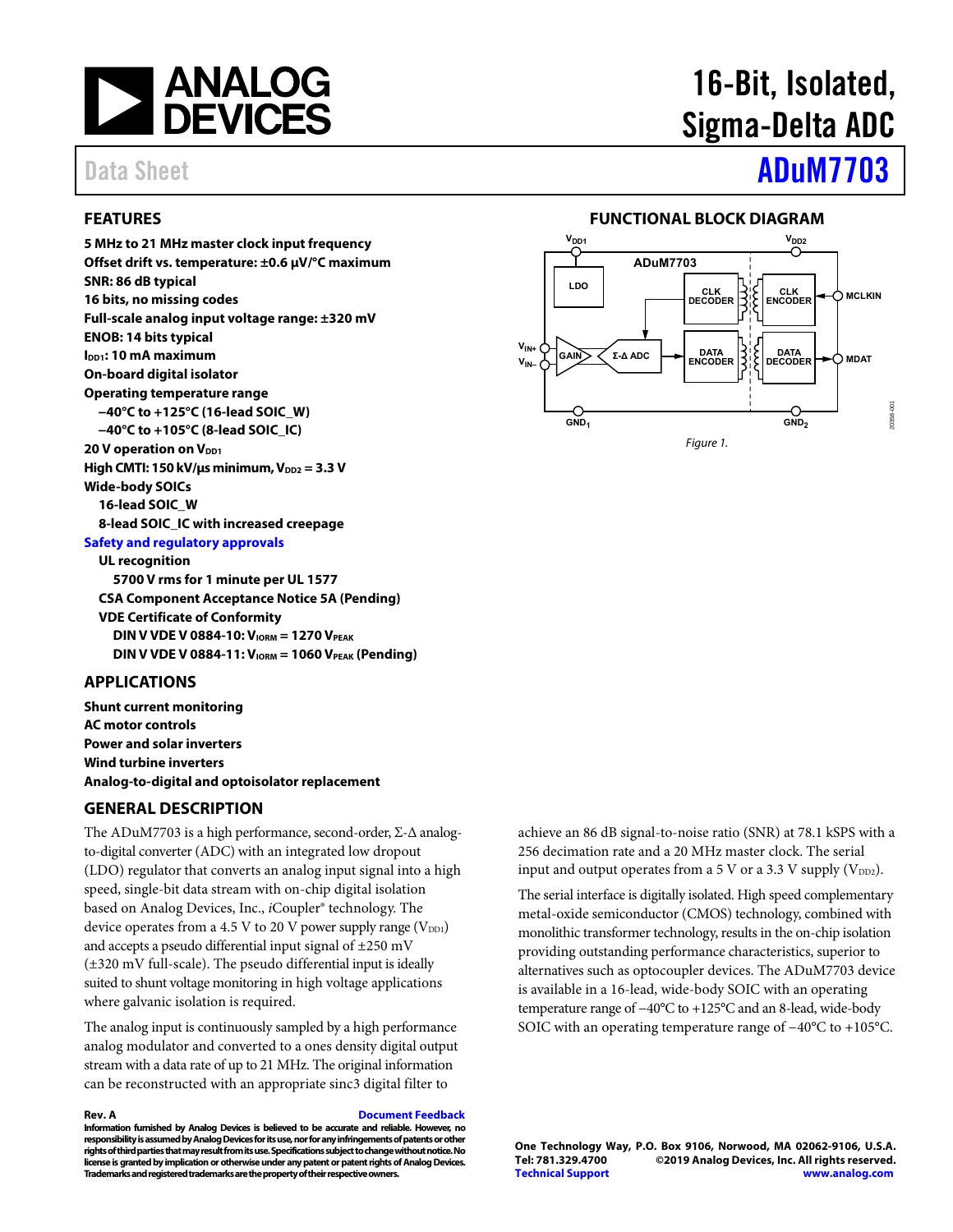# **TABLE OF CONTENTS**

| Insulation and Safety Related Specifications  5            |
|------------------------------------------------------------|
|                                                            |
| DIN V VDE V 0884-10 Insulation Characteristics 6           |
| DIN V VDE V 0884-11 Insulation Characteristics (Pending) 7 |
|                                                            |
|                                                            |
|                                                            |
|                                                            |
| Pin Configurations and Function Descriptions  9            |

### <span id="page-1-0"></span>**REVISION HISTORY**

| $7/2019$ –Rev. 0 to Rev. A |  |
|----------------------------|--|
|                            |  |
|                            |  |
|                            |  |

6/2019-Revision 0: Initial Version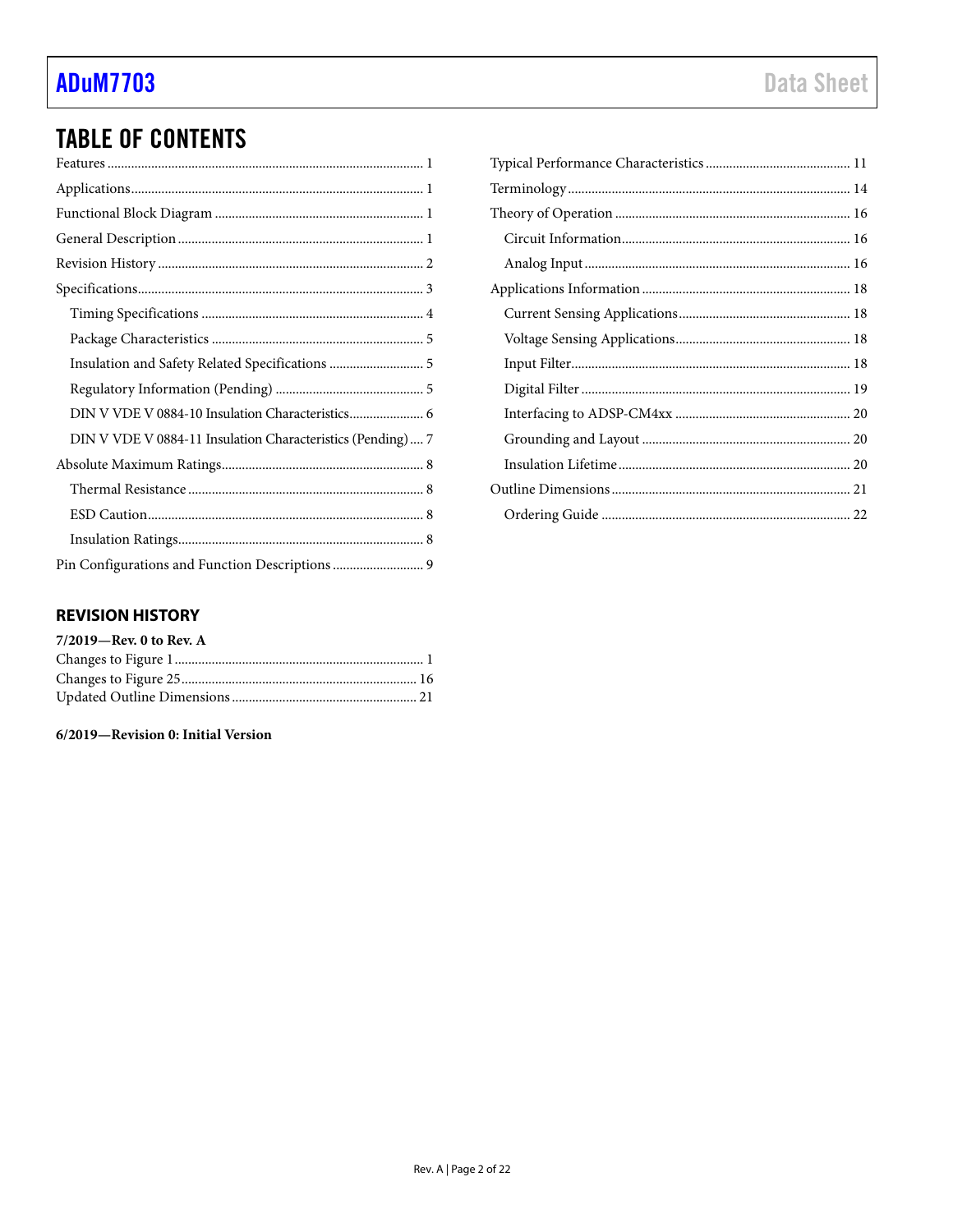# <span id="page-2-0"></span>**SPECIFICATIONS**

 $V_{\text{DD1}} = 4.5 \text{ V}$  to 20 V,  $V_{\text{DD2}} = 3 \text{ V}$  or 5.5 V,  $V_{\text{IN+}} = -250 \text{ mV}$  to +250 mV,  $V_{\text{IN-}} = 0 \text{ V}$ ,  $T_A = -40^{\circ}\text{C}$  to +125°C (16-lead SOIC\_W),  $T_A = -40^{\circ}\text{C}$  to +105°C (8-lead SOIC\_IC), MCLKIN frequency (f<sub>MCLKIN</sub>) = 20 MHz, tested with a sinc3 filter, and a 256 decimation rate, unless otherwise noted.

| Table 1.                                                               |                      |                  |                      |             |                                             |
|------------------------------------------------------------------------|----------------------|------------------|----------------------|-------------|---------------------------------------------|
| <b>Parameter</b>                                                       | Min                  | <b>Typ</b>       | Max                  | Unit        | <b>Test Conditions/Comments</b>             |
| <b>STATIC PERFORMANCE</b>                                              |                      |                  |                      |             |                                             |
| Resolution                                                             | 16                   |                  |                      | <b>Bits</b> | Filter output truncated to 16 bits          |
| Integral Nonlinearity (INL) <sup>1</sup>                               |                      | ±2               | ±5                   | <b>LSB</b>  |                                             |
| Differential Nonlinearity (DNL) <sup>1</sup>                           |                      |                  | ±0.99                | <b>LSB</b>  | Guaranteed no missed codes to 16 bits       |
| Offset Error <sup>1</sup>                                              |                      | ±0.05            | $\pm 0.13$           | mV          | Initial at $T_A = 25^{\circ}C$              |
|                                                                        |                      | ±0.1             | ±0.18                | mV          |                                             |
| Offset Drift vs. Temperature <sup>1</sup>                              |                      | ±0.1             | ±0.6                 | µV/°C       |                                             |
| Offset Drift vs. V <sub>DD1</sub>                                      |                      | ±0.1             |                      | $\mu V/V$   |                                             |
| Gain Error <sup>1</sup>                                                |                      |                  | ±0.2                 | %FSR        | Initial at $T_A = 25^{\circ}C$              |
| Gain Error Drift vs. Temperature <sup>1</sup>                          |                      | ±12.5            | ±28                  | ppm/°C      |                                             |
|                                                                        |                      | ±8               | ±18                  | µV/°C       |                                             |
| Gain Error Drift vs. V <sub>DD1</sub>                                  |                      | ±5               |                      | ppm/V       |                                             |
| <b>ANALOG INPUT</b>                                                    |                      |                  |                      |             |                                             |
| Input Voltage Range                                                    | $-320$               |                  | $+320$               | mV          | Full-scale range                            |
|                                                                        | $-250$               |                  | $+250$               | mV          | For specified performance                   |
| Input Common-Mode Voltage Range                                        |                      | $-0.2$ to $+0.8$ |                      | v           |                                             |
| <b>Dynamic Input Current</b>                                           |                      | ±1               | ±2                   | μA          | $V_{IN+} = \pm 250$ mV, $V_{IN-} = 0$ V     |
|                                                                        |                      | 0.05             |                      | μA          | $V_{IN+} = 0 V, V_{IN-} = 0 V$              |
| DC Leakage Current                                                     |                      | ±0.01            |                      | μA          |                                             |
| <b>Input Capacitance</b>                                               |                      | 25               |                      | pF          |                                             |
| <b>DYNAMIC SPECIFICATIONS</b>                                          |                      |                  |                      |             | $V_{IN+} = 1$ kHz                           |
| Signal-to-Noise-and-Distortion Ratio (SINAD) <sup>1</sup>              | 82                   | 86               |                      | dB          |                                             |
| SNR <sup>1</sup>                                                       | 83                   | 86               |                      | dB          |                                             |
| Total Harmonic Distortion (THD) <sup>1</sup>                           | $-84$                | $-99$            |                      | dB          |                                             |
| Peak Harmonic or Spurious-Free Dynamic                                 |                      | $-97$            |                      | dB          |                                             |
| Range Noise (SFDR) <sup>1</sup>                                        |                      |                  |                      |             |                                             |
| Effective Number of Bits (ENOB) <sup>1</sup>                           | 13.3                 | 14               |                      | <b>Bits</b> |                                             |
| <b>ISOLATION COMMON-MODE TRANSIENT</b><br>IMMUNITY (CMTI) <sup>1</sup> |                      |                  |                      |             | Common-mode voltage ( $ V_{CM} $ ) = 2 kV   |
| <b>Static and Dynamic</b>                                              | 75                   | 150              |                      | $kV/\mu s$  | $V_{DD2} = 5.5 V$                           |
|                                                                        | 150                  |                  |                      | kV/µs       | $V_{DD2} = 3.3 V$                           |
| <b>LOGIC INPUTS</b>                                                    |                      |                  |                      |             | CMOS with Schmitt trigger                   |
| Input High Voltage (VIH)                                               | $0.7 \times V_{DD2}$ |                  |                      | V           |                                             |
| Input Low Voltage (VIL)                                                |                      |                  | $0.3 \times V_{DD2}$ | V           |                                             |
| Input Current (I <sub>IN</sub> )                                       |                      |                  | ±0.6                 | μA          |                                             |
| Input Capacitance (C <sub>IN</sub> )                                   |                      | 10               |                      | pF          |                                             |
| <b>LOGIC OUTPUTS</b>                                                   |                      |                  |                      |             |                                             |
| Output High Voltage (V <sub>OH</sub> )                                 | $V_{DD2} - 0.4$      | $V_{DD2} - 0.2$  |                      | v           | Output current ( $I_{\text{OUT}}$ ) = -4 mA |
| Output Low Voltage (VoL)                                               |                      | 0.2              | 0.4                  | $\vee$      | $I_{\text{OUT}} = 4 \text{ mA}$             |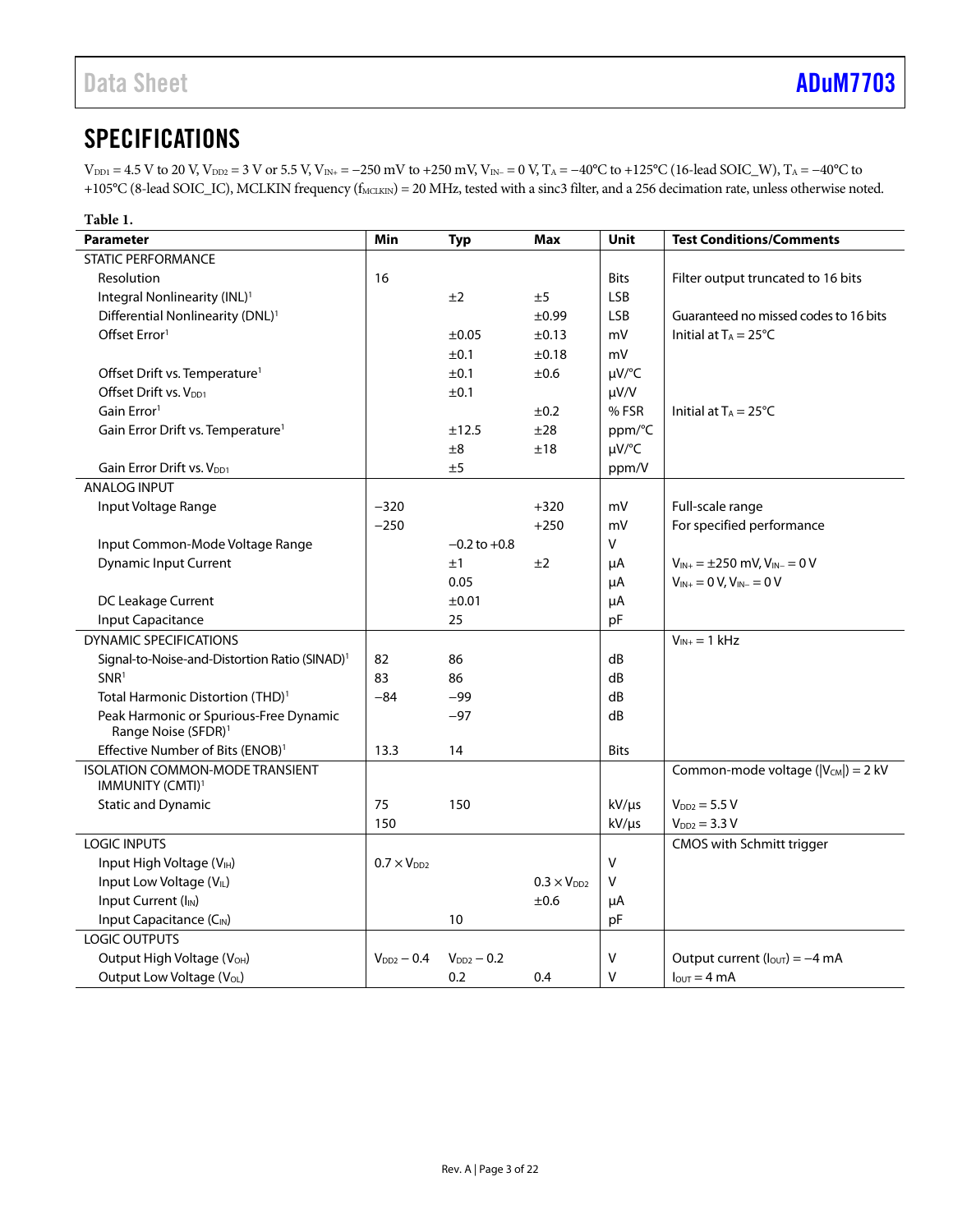# <span id="page-3-1"></span>[ADuM7703](https://www.analog.com/ADuM7703?doc=ADuM7703.pdf) Data Sheet

| <b>Parameter</b>                | Min | Typ | Max   | Unit | <b>Test Conditions/Comments</b> |
|---------------------------------|-----|-----|-------|------|---------------------------------|
| POWER REQUIREMENTS              |     |     |       |      | $V_{IN+}$ > 320 mV              |
| $V_{DD1}$                       | 4.5 | 15  | 20    | ν    |                                 |
| V <sub>DD2</sub>                |     |     | 5.5   | V    |                                 |
| $V_{DD1}$ Current ( $I_{DD1}$ ) |     | 8.2 | 10    | mA   |                                 |
| $V_{DD2}$ Current ( $I_{DD2}$ ) |     |     | 3     | mA   |                                 |
| Power Dissipation               |     | 133 | 216.5 | mW   | $V_{DD2} = 4.5 V$ to 5.5 V      |
|                                 |     | 130 | 211   | mW   | $V_{DD2} = 3 V to 3.6 V$        |

<sup>1</sup> See th[e Terminology s](#page-13-0)ection.

#### <span id="page-3-0"></span>**TIMING SPECIFICATIONS**

 $V_{\text{DD1}} = 4.5$  V to 20 V,  $V_{\text{DD2}} = 3$  V or 5.5 V, T<sub>A</sub> = −40°C to +125°C (16-lead SOIC\_W), T<sub>A</sub> = −40°C to +105°C (8-lead SIOC\_IC), unless otherwise noted. Sample tested during initial release to ensure compliance. It is recommended to read MDAT on the MCLKIN rising edge.

#### **Table 2.**

|                            |                      | Limit at T <sub>MIN</sub> , T <sub>MAX</sub> |     |            |                                           |
|----------------------------|----------------------|----------------------------------------------|-----|------------|-------------------------------------------|
| <b>Parameter</b>           | Min                  | Typ                                          | Max | Unit       | <b>Description</b>                        |
| <b>f</b> <sub>MCLKIN</sub> |                      | 20                                           | 21  | <b>MHz</b> | Master clock input frequency              |
| <b>t</b> <sub>MCLKIN</sub> | 48                   | 50                                           | 200 | ns         | Master clock input period                 |
| $t_1$ <sup>1</sup>         |                      |                                              | 16  | ns         | Data access time after MCLKIN rising edge |
| t <sub>2</sub>             |                      |                                              |     | ns         | Data hold time after MCLKIN rising edge   |
| t3                         | $0.4 \times$ LMCLKIN |                                              |     | ns         | Master clock low time                     |
| t4                         | $0.4\times t$ MCLKIN |                                              |     | ns         | Master clock high time                    |

<sup>1</sup> Defined as the time required from an 80% MCLKIN input level to when the output crosses 0.5 × V<sub>DD2</sub> as outlined i[n Figure 2.](#page-3-2) Measured with a ±20 μA load and a 25 pF load capacitance.

#### **Timing Diagram**

<span id="page-3-2"></span>

Figure 2. Data Timing Diagram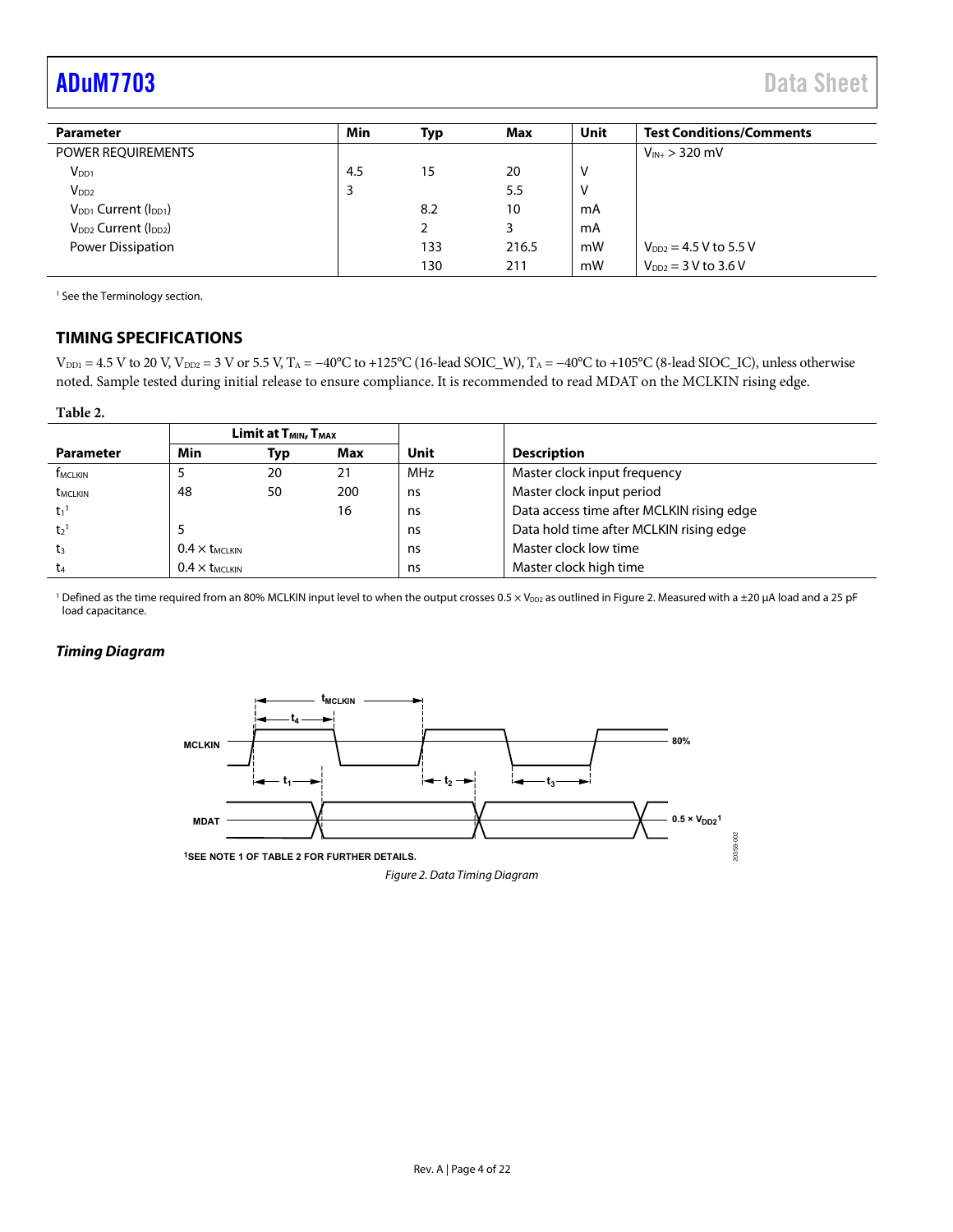### <span id="page-4-0"></span>**PACKAGE CHARACTERISTICS**

#### **Table 3.**

**Table 4.** 

| Parameter <sup>1</sup>        | <b>Symbol</b> | Min | Typ       | <b>Max</b> | Unit | <b>Test Conditions/Comments</b> |
|-------------------------------|---------------|-----|-----------|------------|------|---------------------------------|
| Resistance (Input to Output)  | $R_{I-O}$     |     | $10^{12}$ |            | ▵▴   |                                 |
| Capacitance (Input to Output) | $L_{\mid O}$  |     |           |            | рF   | Frequency = $1$ MHz             |

1 The device is considered a 2-terminal device. For the 16-lead SOIC\_W, Pin 1 to Pin 8 are shorted together and Pin 9 to Pin 16 are shorted together. For the 8-lead SOIC\_IC, Pin 1 to Pin 4 are shorted together and Pin 5 to Pin 8 are shorted together.

#### <span id="page-4-1"></span>**INSULATION AND SAFETY RELATED SPECIFICATIONS**

| l able 4.                                           |                         |                   |             |                                                                                         |
|-----------------------------------------------------|-------------------------|-------------------|-------------|-----------------------------------------------------------------------------------------|
| <b>Parameter</b>                                    | Symbol                  | Value             | <b>Unit</b> | <b>Test Conditions/Comments</b>                                                         |
| Input to Output Momentary Withstand Voltage         | <b>V</b> <sub>ISO</sub> | 5700 min          | V rms       | 1 minute duration                                                                       |
| Minimum External Air Gap (Clearance) <sup>1,2</sup> |                         |                   |             |                                                                                         |
| 16-Lead SOIC W                                      | L(101)                  | $7.8 \text{ min}$ | mm          | Measured from input terminals to output<br>terminals, shortest distance through air     |
| 8-Lead SOIC IC                                      | L(101)                  | 8.1 min           | mm          | Measured from input terminals to output<br>terminals, shortest distance through air     |
| Minimum External Tracking (Creepage) <sup>1</sup>   |                         |                   |             |                                                                                         |
| 16-Lead SOIC W                                      | L(102)                  | 7.8 min           | mm          | Measured from input terminals to output<br>terminals, shortest distance path along body |
| 8-Lead SOIC IC                                      | L(102)                  | 8.1 min           | mm          | Measured from input terminals to output<br>terminals, shortest distance path along body |
| Minimum Internal Gap (Internal Clearance)           |                         | $0.041$ min       | mm          | Distance through insulation                                                             |
| Tracking Resistance (Comparative Tracking Index)    | <b>CTI</b>              | >600              | v           | DIN IEC 112/VDE 0303 Part 1                                                             |
| <b>Isolation Group</b>                              |                         |                   |             | Material Group (DIN VDE 0110, 1/89, Table I)                                            |

<sup>1</sup> In accordance with IEC 60950-1 guidelines for the measurement of creepage and clearance distances for a pollution degree of 2 and altitudes ≤ 2000 m.<br><sup>2</sup> Consideration must be given to pad lavout to ensure the minimum <sup>2</sup> Consideration must be given to pad layout to ensure the minimum required distance for clearance is maintained.

#### <span id="page-4-2"></span>**REGULATORY INFORMATION (PENDING)**

#### **Table 5.**

| UL                                                                  | <b>CSA (Pending)</b>                                                                                                                                                                 | <b>VDE</b>                                                                                                                                               |
|---------------------------------------------------------------------|--------------------------------------------------------------------------------------------------------------------------------------------------------------------------------------|----------------------------------------------------------------------------------------------------------------------------------------------------------|
| Recognized under 1577 Component<br>Recognition Program <sup>1</sup> | Approved under CSA Component Acceptance<br>Notice 5A                                                                                                                                 | Certified according to DIN V VDE V 0884-10 <sup>2</sup> ,<br>reinforced insulation, V <sub>IORM</sub> = 1270 V <sub>PEAK</sub> ,<br>$VIOSM = 8000 VPEAK$ |
| 5700 V rms Isolation Voltage Single<br>Protection                   | Basic insulation per CSA 60950-1-07 and<br>IEC 60950-1, 16-lead SOIC W: 780 V rms (1102 VPEAK),<br>8-lead SOIC IC: 810 V rms (1145 VPEAK) maximum<br>working voltage <sup>3</sup>    |                                                                                                                                                          |
|                                                                     | Reinforced insulation per CSA 60950-1-07 and<br>IEC 60950-1, 16-lead SOIC_W: 390 V rms (551 VPEAK),<br>8-lead SOIC_IC: 405 V rms (572 VPEAK) maximum<br>working voltage <sup>3</sup> | Certified according to DIN V VDE V 0884-11<br>(pending), reinforced insulation, $V_{\text{ICRM}} =$<br>$1060$ VPEAK, $V_{\text{IOSM}} = 8000$ VPEAK      |
|                                                                     | Reinforced insulation per IEC 60601-1, 250 V rms<br>(353 V <sub>PEAK</sub> ) maximum working voltage                                                                                 |                                                                                                                                                          |

<sup>1</sup> In accordance with UL 1577, each ADuM7703 is proof tested by applying an insulation test voltage ≥ 6840 V rms for 1 sec (current leakage detection limit = 15 µA).<br><sup>2</sup> In accordance with DIN V VDE V 0884-10, each ADuM7

<sup>2</sup> In accordance with DIN V VDE V 0884-10, each ADuM7703 is proof tested by applying an insulation test voltage ≥ 2344 V<sub>PEAK</sub> for 1 sec (partial discharge detection limit = 5 pC). <sup>3</sup> Rating is calculated for a pollution degree of 2 and a Material Group III. The ADuM7703 package material is rated by CSA to a CTI of >600 V and, therefore, Material Group I.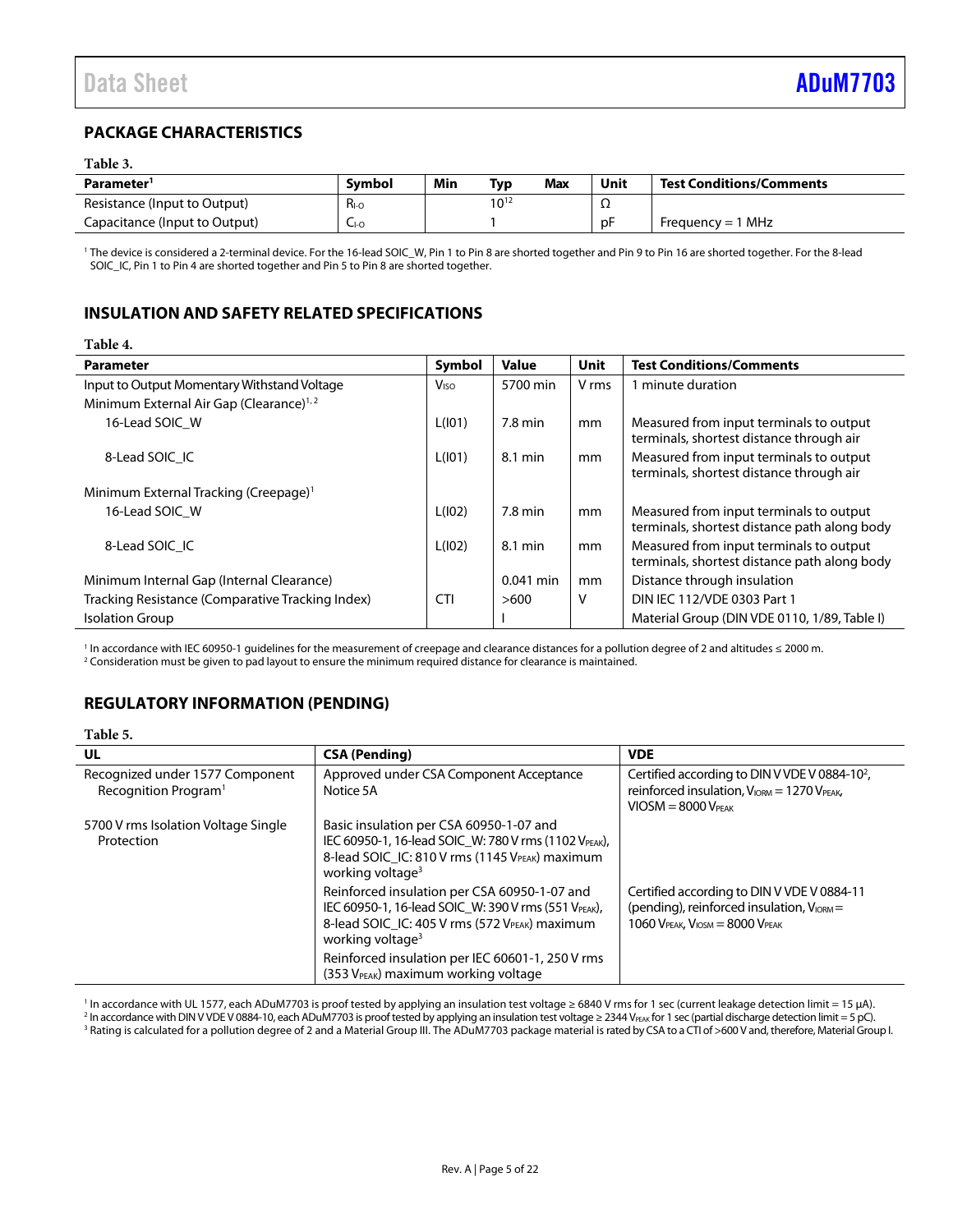### <span id="page-5-0"></span>**DIN V VDE V 0884-10 INSULATION CHARACTERISTICS**

This isolator is suitable for reinforced electrical isolation only within the safety limit data. Maintenance of the safety data is ensured by means of protective circuits.

| Table 6.                                                                                                     |                 |                       |                          |
|--------------------------------------------------------------------------------------------------------------|-----------------|-----------------------|--------------------------|
| <b>Description</b>                                                                                           | Symbol          | <b>Characteristic</b> | Unit                     |
| INSTALLATION CLASSIFICATION PER DIN VDE 0110                                                                 |                 |                       |                          |
| For Rated Mains Voltage ≤300 V rms                                                                           |                 | I to IV               |                          |
| For Rated Mains Voltage ≤450 V rms                                                                           |                 | l to IV               |                          |
| For Rated Mains Voltage ≤600 V rms                                                                           |                 | I to IV               |                          |
| <b>CLIMATIC CLASSIFICATION</b>                                                                               |                 | 40/125/21             |                          |
| POLLUTION DEGREE (DIN VDE 0110, TABLE 1)                                                                     |                 | $\overline{2}$        |                          |
| <b>MAXIMUM WORKING INSULATION VOLTAGE</b>                                                                    | <b>VIORM</b>    | 1270                  | <b>VPFAK</b>             |
| INPUT TO OUTPUT TEST VOLTAGE, METHOD B1                                                                      |                 |                       |                          |
| $V_{IORM} \times 1.875 = V_{PR}$ , 100% Production Test, t <sub>m</sub> = 1 Second, Partial Discharge < 5 pC | $V_{PDM}$       | 2344                  | <b>V</b> <sub>PEAK</sub> |
| <b>INPUT TO OUTPUT TEST VOLTAGE, METHOD A</b>                                                                | $V_{PR(M)}$     |                       |                          |
| After Environmental Test Subgroup 1                                                                          |                 |                       |                          |
| $V_{\text{IORM}} \times 1.6 = V_{\text{PR}}$ , t <sub>m</sub> = 60 sec, Partial Discharge < 5 pC             |                 | 2032                  | <b>VPFAK</b>             |
| After Input and/or Safety Test Subgroup 2/Safety Test Subgroup 3                                             |                 |                       |                          |
| $V_{\text{IORM}} \times 1.2 = V_{\text{PR}}$ , t <sub>m</sub> = 60 sec, Partial Discharge < 5 pC             |                 | 1524                  | <b>VPFAK</b>             |
| HIGHEST ALLOWABLE OVERVOLTAGE (TRANSIENT OVERVOLTAGE, $t_{TR}$ = 10 sec)                                     | <b>VIOTM</b>    | 8000                  | <b>VPFAK</b>             |
| <b>SURGE ISOLATION VOLTAGE</b>                                                                               |                 |                       |                          |
| 1.2 µs Rise Time, 50 µs, 50% Fall Time                                                                       | <b>VIOSM</b>    | 8000                  | <b>VPFAK</b>             |
| SAFETY LIMITING VALUES (MAXIMUM VALUE ALLOWED IN THE EVENT OF A FAILURE) <sup>1</sup>                        |                 |                       |                          |
| Case Temperature                                                                                             | $T_{S}$         | 150                   | °C                       |
| Side 1 (P <sub>VDD1</sub> ) and Side 2 (P <sub>VDD2</sub> ) Power Dissipation                                | P <sub>SO</sub> |                       |                          |
| 16-Lead SOIC W                                                                                               |                 | 1.43                  | W                        |
| 8-Lead SOIC IC                                                                                               |                 | 1.19                  | W                        |
| INSULATION RESISTANCE AT T <sub>S</sub> , VOLTAGE INPUT TO OUTPUT ( $V_{10}$ ) = 500 V                       | R <sub>IO</sub> | $>10^{9}$             | Ω                        |

<sup>1</sup> See Figure 3.



<span id="page-5-1"></span>Figure 3. Thermal Derating Curve, Dependence of Safety Limiting Values with Case Temperature per DIN V VDE V 0884-10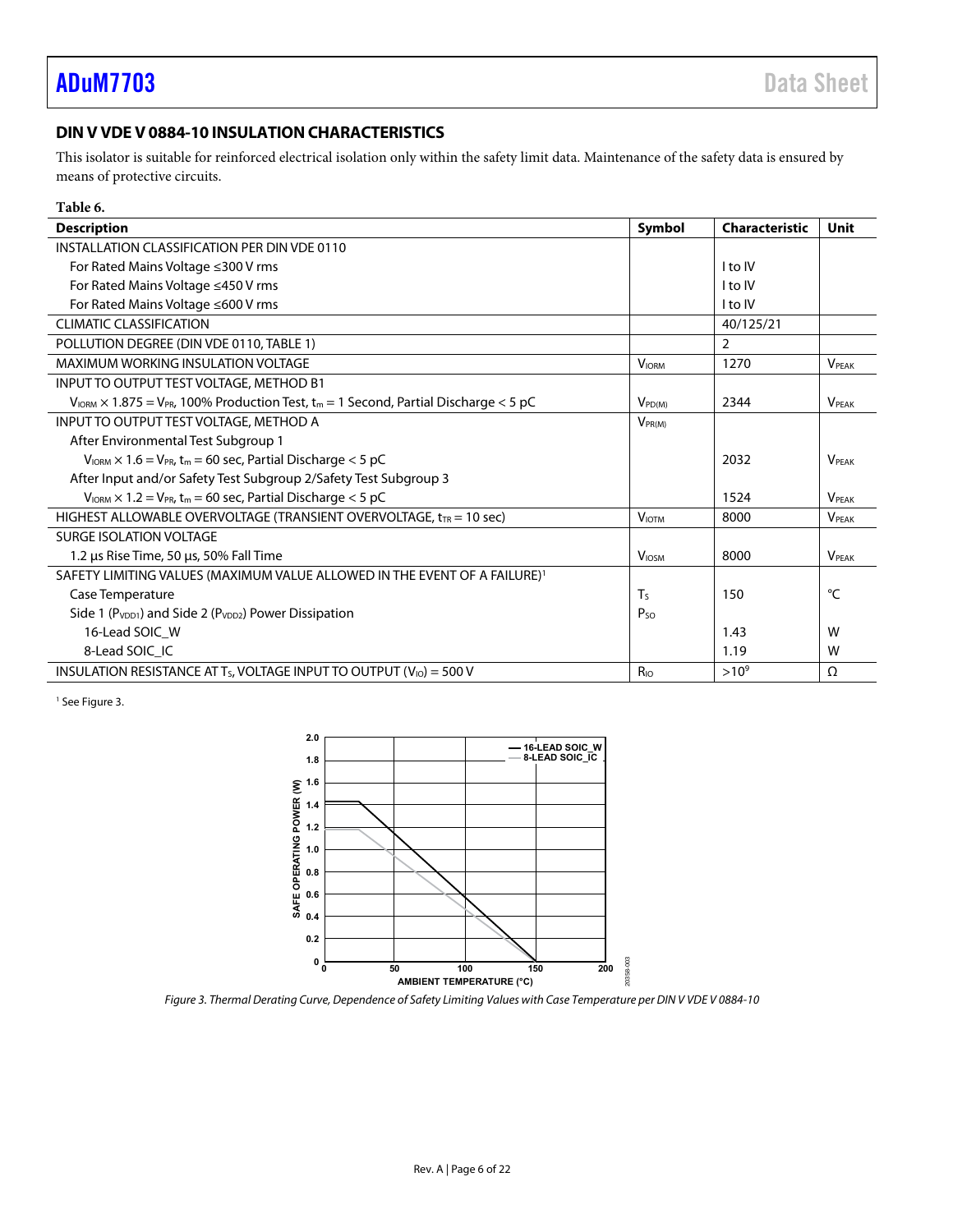### <span id="page-6-0"></span>**DIN V VDE V 0884-11 INSULATION CHARACTERISTICS (PENDING)**

This isolator is suitable for reinforced electrical isolation only within the safety limit data. Maintenance of the safety data is ensured by means of protective circuits.

| Table 7.                                                                                                                |                          |                       |              |
|-------------------------------------------------------------------------------------------------------------------------|--------------------------|-----------------------|--------------|
| <b>Description</b>                                                                                                      | Symbol                   | <b>Characteristic</b> | Unit         |
| INSTALLATION CLASSIFICATION PER DIN VDE 0110                                                                            |                          |                       |              |
| For Rated Mains Voltage ≤300 V rms                                                                                      |                          | I to IV               |              |
| For Rated Mains Voltage ≤450 V rms                                                                                      |                          | I to IV               |              |
| For Rated Mains Voltage ≤600 V rms                                                                                      |                          | I to IV               |              |
| <b>CLIMATIC CLASSIFICATION</b>                                                                                          |                          | 40/125/21             |              |
| POLLUTION DEGREE (DIN VDE 0110, TABLE 1)                                                                                |                          | $\overline{2}$        |              |
| <b>MAXIMUM WORKING INSULATION VOLTAGE</b>                                                                               | <b>VIORM</b>             | 1060                  | <b>VPFAK</b> |
| INPUT TO OUTPUT TEST VOLTAGE, METHOD B1                                                                                 |                          |                       |              |
| $V_{\text{IORM}} \times 1.875 = V_{\text{PR}}$ , 100% Production Test, t <sub>m</sub> = 1 sec, Partial Discharge < 5 pC | $V_{PDM}$                | 1987                  | <b>VPFAK</b> |
| INPUT TO OUTPUT TEST VOLTAGE, METHOD A                                                                                  | $V_{PR(M)}$              |                       |              |
| After Environmental Test Subgroup 1                                                                                     |                          |                       |              |
| $V_{\text{IORM}} \times 1.6 = V_{\text{PR}}$ , t <sub>m</sub> = 60 sec, Partial Discharge < 5 pC                        |                          | 1696                  | <b>VPFAK</b> |
| After Input and/or Safety Test Subgroup 2/Safety Test Subgroup 3                                                        |                          |                       |              |
| $V_{\text{IORM}} \times 1.2 = V_{\text{PR}}$ , t <sub>m</sub> = 60 sec, Partial Discharge < 5 pC                        |                          | 1272                  | <b>VPFAK</b> |
| HIGHEST ALLOWABLE OVERVOLTAGE (TRANSIENT OVERVOLTAGE, $t_{TR}$ = 10 sec)                                                | <b>VIOTM</b>             | 8000                  | <b>VPFAK</b> |
| SURGE ISOLATION VOLTAGE                                                                                                 |                          |                       |              |
| 1.2 us Rise Time, 50 us, 50% Fall Time                                                                                  | <b>V</b> <sub>IOSM</sub> | 8000                  | <b>VPFAK</b> |
| SAFETY LIMITING VALUES (MAXIMUM VALUE ALLOWED IN THE EVENT OF A FAILURE) <sup>1</sup>                                   |                          |                       |              |
| Case Temperature                                                                                                        | <b>T</b> s               | 150                   | °C           |
| Side 1 (P <sub>VDD1</sub> ) and Side 2 (P <sub>VDD2</sub> ) Power Dissipation                                           | $P_{SO}$                 |                       |              |
| 16-Lead SOIC W                                                                                                          |                          | 1.43                  | W            |
| 8-Lead SOIC IC                                                                                                          |                          | 1.19                  | W            |
| INSULATION RESISTANCE AT $T_s$ , $V_{10} = 500$ V                                                                       | R <sub>io</sub>          | $>10^{9}$             | Ω            |

<sup>1</sup> See Figure 4.



<span id="page-6-1"></span>Figure 4. Thermal Derating Curve, Dependence of Safety Limiting Values with Case Temperature per DIN V VDE V 0884-11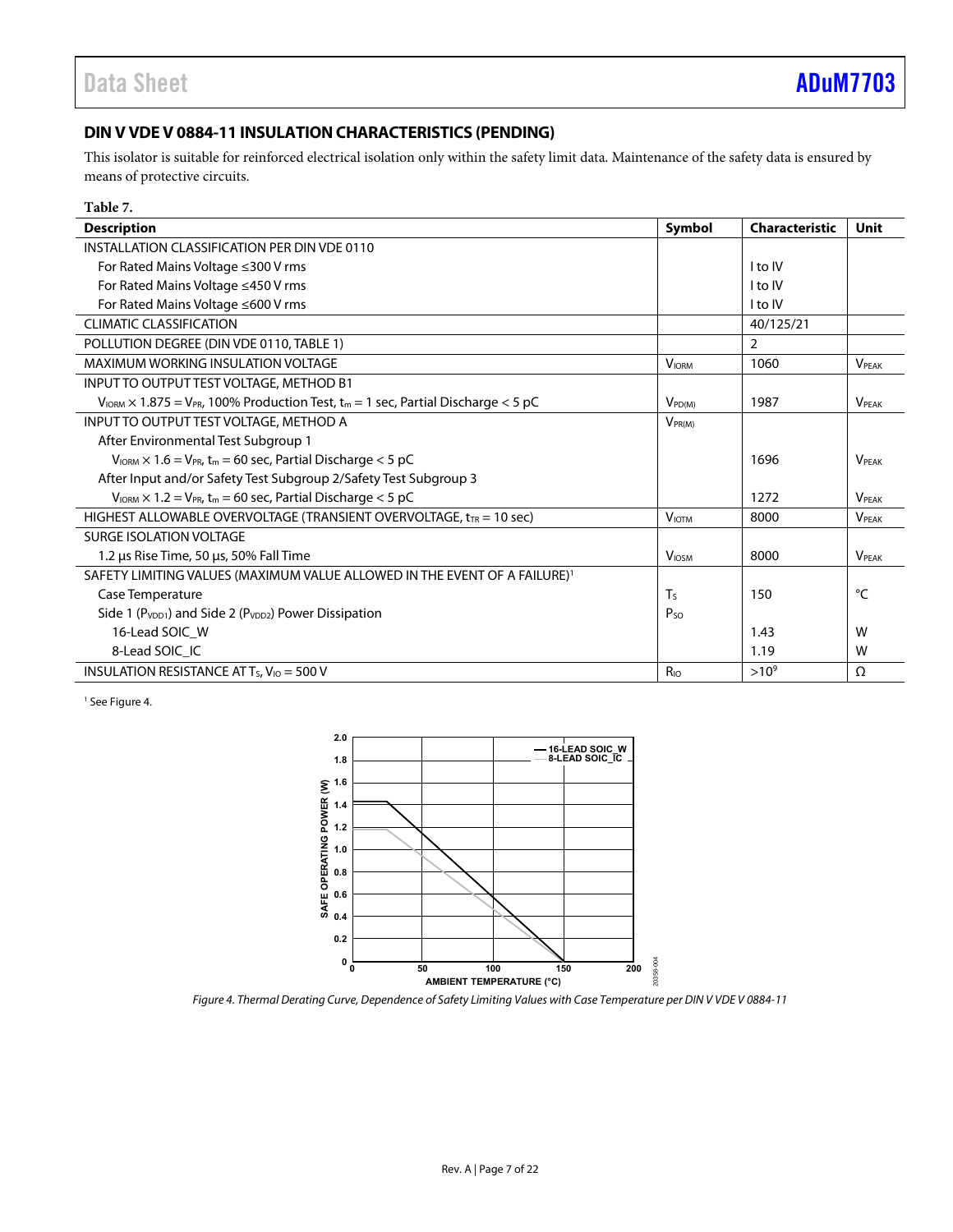## <span id="page-7-0"></span>ABSOLUTE MAXIMUM RATINGS

 $T_A = 25$ °C, unless otherwise noted. All voltages are relative to the respective GNDx.

#### **Table 8.**

| <b>Parameter</b>                                             | Rating                               |
|--------------------------------------------------------------|--------------------------------------|
| $V_{DD1}$ to $GND_1$                                         | $-0.3 V$ to $+23 V$                  |
| V <sub>DD2</sub> to GND <sub>2</sub>                         | $-0.3$ V to $+6$ V                   |
| Analog Input Voltage to $GND_1$                              | $-1$ V to $+4.3$ V                   |
| Digital Input Voltage to GND <sub>2</sub>                    | $-0.5$ V to $V_{DD2}$ + 0.5 V        |
| Digital Output Voltage to $GND2$                             | $-0.5$ V to V <sub>DD2</sub> + 0.5 V |
| Input Current to Any Pin Except Supplies <sup>1</sup>        | $±10$ mA                             |
| <b>Output Current from Any Pin Except</b><br><b>Supplies</b> | $±10$ mA                             |
| Operating Temperature Range                                  |                                      |
| 16-lead SOIC W                                               | $-40^{\circ}$ C to $+125^{\circ}$ C  |
| 8-lead SOIC IC                                               | $-40^{\circ}$ C to $+105^{\circ}$ C  |
| Storage Temperature Range                                    | $-65^{\circ}$ C to $+150^{\circ}$ C  |
| Junction Temperature                                         | $150^{\circ}$ C                      |
| Pb-Free Temperature, Soldering                               |                                      |
| Reflow                                                       | $260^{\circ}$ C                      |
| Electrostatic Discharge (ESD)                                |                                      |
| Field Induced Charged Device Model<br>(FICDM) <sup>2</sup>   | ±1250V                               |
| Human Body Model (HBM) <sup>3</sup>                          | ±4000 V                              |

#### <span id="page-7-1"></span>**THERMAL RESISTANCE**

Thermal performance is directly linked to printed circuit board (PCB) design and operating environment. Close attention to PCB thermal design is required.

#### **Table 9. Thermal Resistance**

| Package Type <sup>1</sup> | $\theta_{JA}^2$ | $\Psi_{\text{JC}}^3$ | Unit |
|---------------------------|-----------------|----------------------|------|
| $RI-8-1$                  | 105             | 9.25                 | °C/W |
| RW-16                     | 87              | 10.4                 | °C/W |

1 Thermal impedance simulated values are based on a JEDEC 2S2P thermal test board. See JEDEC JESD-51.

 $2$  θ<sub>JA</sub> was calculated using the total power and maximum junction temperature.

 $3\Psi_{\text{JC}}$  was calculated using the package center case temperature.

#### <span id="page-7-2"></span>**ESD CAUTION**



ESD (electrostatic discharge) sensitive device. Charged devices and circuit boards can discharge without detection. Although this product features patented or proprietary protection circuitry, damage may occur on devices subjected to high energy ESD. Therefore, proper ESD precautions should be taken to avoid performance degradation or loss of functionality.

<sup>1</sup> Transient currents of up to 100 mA do not cause silicon controlled rectifier (SCR) to latch up.

<sup>2</sup> JESD22-C101, resistor, capacitor (RC) network, 1  $\Omega$ , package capacitance, and Class IV.

3 ESDA/JEDEC JS-001-2011, RC network: 1.5 kΩ, 100 pF, and Class 3A.

Stresses at or above those listed under Absolute Maximum Ratings may cause permanent damage to the product. This is a stress rating only; functional operation of the product at these or any other conditions above those indicated in the operational section of this specification is not implied. Operation beyond the maximum operating conditions for extended periods may affect product reliability.

#### <span id="page-7-3"></span>**INSULATION RATINGS**

The maximum continuous working voltage refers to the continuous voltage magnitude imposed across the isolation barrier. See the [Insulation Lifetime s](#page-19-2)ection for more details.

| <b>Parameter</b>        | <b>Insulation Rating</b> <sup>1</sup> | <b>Lifetime Conditions</b>                                                                   |  |
|-------------------------|---------------------------------------|----------------------------------------------------------------------------------------------|--|
| <b>Basic Insulation</b> |                                       |                                                                                              |  |
| AC Voltage              |                                       |                                                                                              |  |
| Bipolar Waveform        | 1129 V <sub>PFAK</sub>                | 20 years to 1000 ppm failure at 1129 V <sub>PFAK</sub> (798 V rms, 50 Hz or 60 Hz sine wave) |  |
| Reinforced Insulation   |                                       |                                                                                              |  |
| AC Voltage              |                                       |                                                                                              |  |
| Bipolar Waveform        | <b>1060 VPEAK</b>                     | 20 years to 1 ppm failure at 1060 V <sub>PEAK</sub> (750 V rms, 50 Hz or 60 Hz sine wave)    |  |

#### <span id="page-7-4"></span>**Table 10. Maximum Continuous Working Voltage**

<sup>1</sup> Insulation capability without regard to creepage limitations. Working voltage may be limited by the PCB creepage when considering rms voltages for components soldered to a PCB (assumes Material Group I up to 1270 V rms), or package: RI-8-1 package creepage of 8.1 mm, and RW-16 package creepage of 7.8 mm, when considering rms voltages for Material Group I.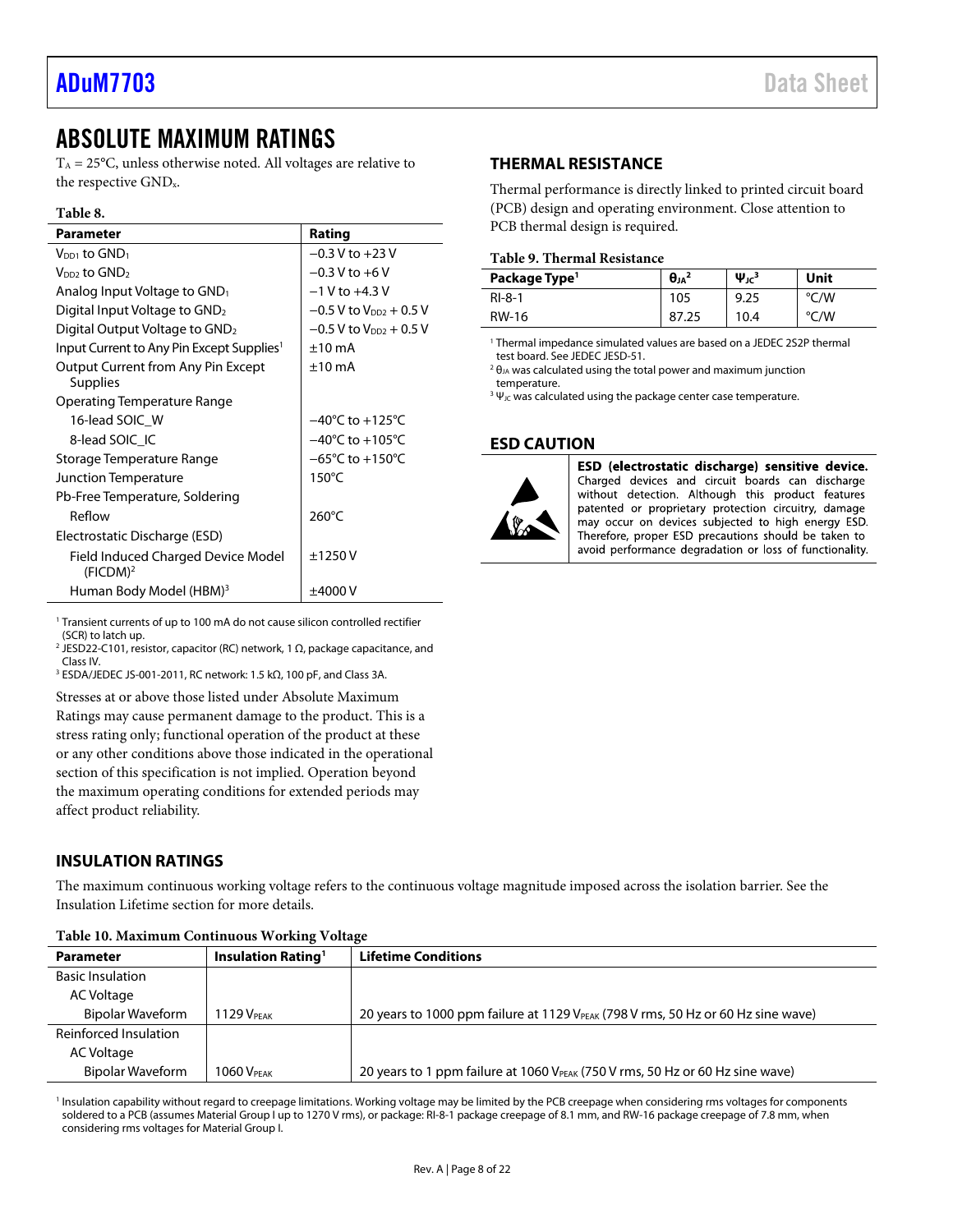# <span id="page-8-0"></span>PIN CONFIGURATIONS AND FUNCTION DESCRIPTIONS



**Table 11. 16-Lead SOIC\_W Pin Function Descriptions** 

| Pin No.    | <b>Mnemonic</b>  | <b>Description</b>                                                                                                                                                                                                                                                                                                                  |
|------------|------------------|-------------------------------------------------------------------------------------------------------------------------------------------------------------------------------------------------------------------------------------------------------------------------------------------------------------------------------------|
| 1, 5, 7    | NIC <sub>1</sub> | Not Internally Connected. These pins are not internally connected. Connect these pins to $V_{DD1}$ , GND <sub>1</sub> , or leave floating.                                                                                                                                                                                          |
|            | $V_{IN+}$        | Positive Analog Input.                                                                                                                                                                                                                                                                                                              |
| 3          | $V_{IN-}$        | Negative Analog Input.                                                                                                                                                                                                                                                                                                              |
| 4, 8       | GND <sub>1</sub> | Ground 1. These pins are the ground reference point for all circuitry on the isolated side.                                                                                                                                                                                                                                         |
| 6          | $V_{DD1}$        | Supply Voltage, 4.5 V to 20 V. This pin is the supply voltage for the isolated side of the ADuM7703 and is relative to<br>$GND1$ . For device operation, connect the supply voltage to Pin 7. Decouple the supply pin to $GND1$ with a 10 $\mu$ F<br>capacitor in parallel with a 100 nF capacitor as close to the pin as possible. |
| 9, 16      | GND <sub>2</sub> | Ground 2. These pins are the ground reference point for all circuitry on the nonisolated side.                                                                                                                                                                                                                                      |
| 10, 12, 15 | NIC <sub>2</sub> | Not Internally Connected. These pins are not internally connected. Connect these pins to V <sub>DD2</sub> , GND <sub>2</sub> , or leave floating.                                                                                                                                                                                   |
| 11         | <b>MDAT</b>      | Serial Data Output. The single-bit modulator output is supplied to this pin as a serial data stream. The bits are<br>clocked out on the rising edge of the MCLKIN input and are valid on the following MCLKIN rising edge.                                                                                                          |
| 13         | <b>MCLKIN</b>    | Master Clock Logic Input, 5 MHz to 21 MHz frequency range. The bit stream from the modulator is propagated on<br>the rising edge of the MCLKIN.                                                                                                                                                                                     |
| 14         | V <sub>DD2</sub> | Supply Voltage, 3 V or 5.5 V. This pin is the supply voltage for the nonisolated side and is relative to GND <sub>2</sub> .<br>Decouple this supply to GND <sub>2</sub> with a 10 $\mu$ F capacitor in parallel with a 100 nF capacitor as close to the pin as possible.                                                            |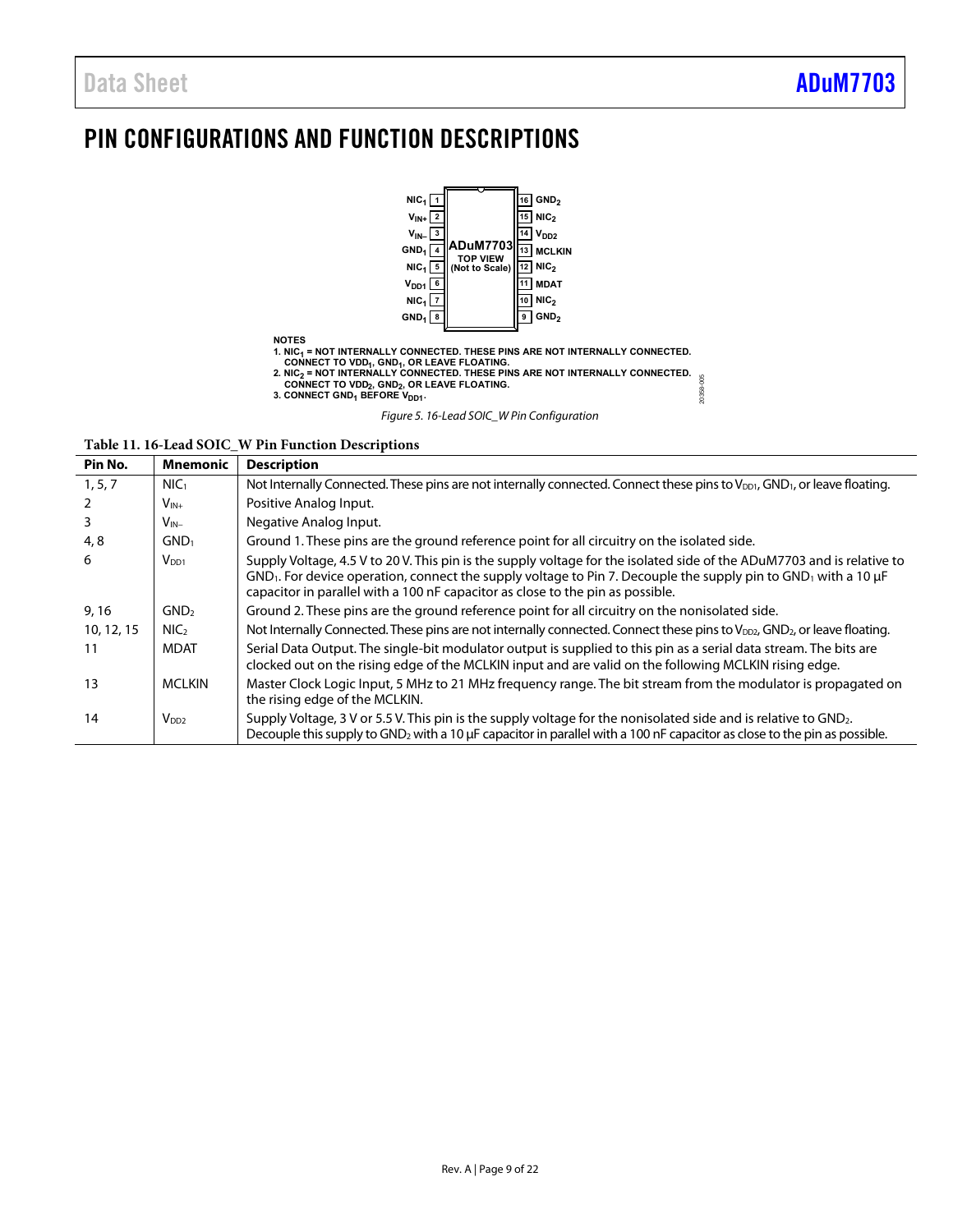

Figure 6. 8-Lead SOIC\_IC Pin Configuration

| Table 12.8-Lead SOIC_IC Pin Function Descriptions |  |  |
|---------------------------------------------------|--|--|
|---------------------------------------------------|--|--|

| Pin No. | <b>Mnemonic</b>  | <b>Description</b>                                                                                                                                                                                                                                                                                                                                                                          |
|---------|------------------|---------------------------------------------------------------------------------------------------------------------------------------------------------------------------------------------------------------------------------------------------------------------------------------------------------------------------------------------------------------------------------------------|
|         | $V_{DD1}$        | Supply Voltage, 4.5 V to 20 V. This pin is the supply voltage for the isolated side of the ADuM7703 and is relative to<br>GND <sub>1</sub> . For device operation, connect the V <sub>DD1</sub> supply voltage to the V <sub>DD1</sub> pin. Decouple the supply pin to GND <sub>1</sub> with<br>a 10 $\mu$ F capacitor in parallel with a 100 nF capacitor as close to the pin as possible. |
|         | $V_{IN+}$        | Positive Analog Input.                                                                                                                                                                                                                                                                                                                                                                      |
|         | $V_{IN-}$        | Negative Analog Input.                                                                                                                                                                                                                                                                                                                                                                      |
| 4       | GND <sub>1</sub> | Ground 1. This pin is the ground reference point for all circuitry on the isolated side.                                                                                                                                                                                                                                                                                                    |
| 5       | GND <sub>2</sub> | Ground 2. This pin is the ground reference point for all circuitry on the nonisolated side.                                                                                                                                                                                                                                                                                                 |
| 6       | <b>MDAT</b>      | Serial Data Output. The single-bit modulator output is supplied to this pin as a serial data stream. The bits are<br>clocked out on the rising edge of the MCLKIN input and are valid on the following MCLKIN rising edge.                                                                                                                                                                  |
|         | <b>MCLKIN</b>    | Master Clock Logic Input, 5 MHz to 21 MHz frequency range. The bit stream from the modulator is propagated on<br>the rising edge of the MCLKIN.                                                                                                                                                                                                                                             |
| 8       | V <sub>DD2</sub> | Supply Voltage, 3 V or 5.5 V. This pin is the supply voltage for the nonisolated side and is relative to GND <sub>2</sub> .<br>Decouple this supply to GND <sub>2</sub> with a 10 µF capacitor in parallel with a 100 nF capacitor as close to the pin as possible.                                                                                                                         |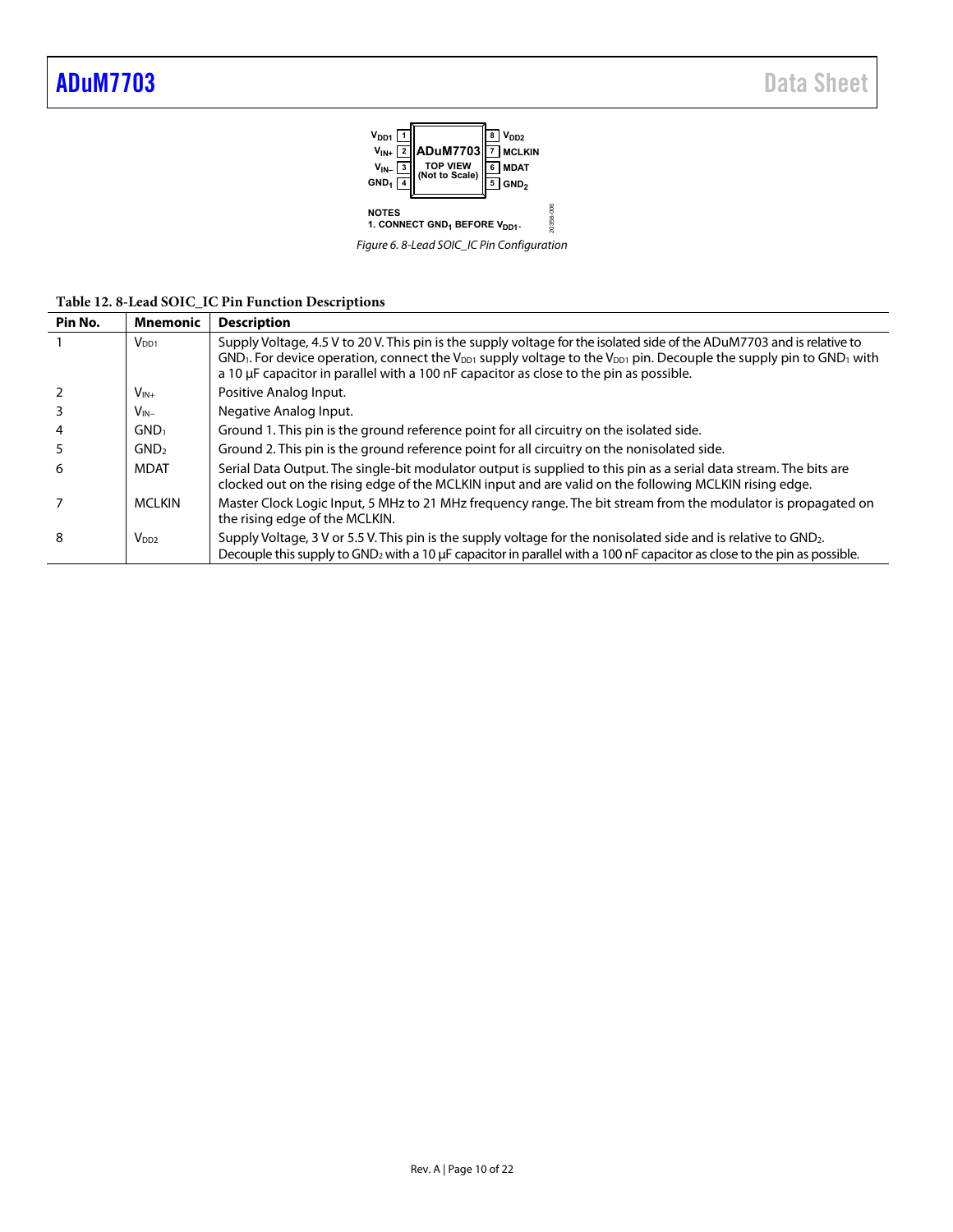# <span id="page-10-0"></span>TYPICAL PERFORMANCE CHARACTERISTICS

 $T_A = 25$ °C, V<sub>DD1</sub> = 5 V, V<sub>DD2</sub> = 5 V, V<sub>IN+</sub> = −250 mV to +250 mV, V<sub>IN-</sub> = 0 V, and f<sub>MCLKIN</sub> = 20 MHz, using a sinc3 filter with a 256 oversampling ratio (OSR), unless otherwise noted.



Figure 7. Power Supply Rejection Ratio (PSRR) vs. Supply Ripple Frequency



Figure 8. Common-Mode Rejection Ratio (CMRR) vs. Common-Mode Ripple Frequency





Figure 10. Typical Fast Fourier Transform (FFT) ( $f_{IN}$  is the Input Frequency)



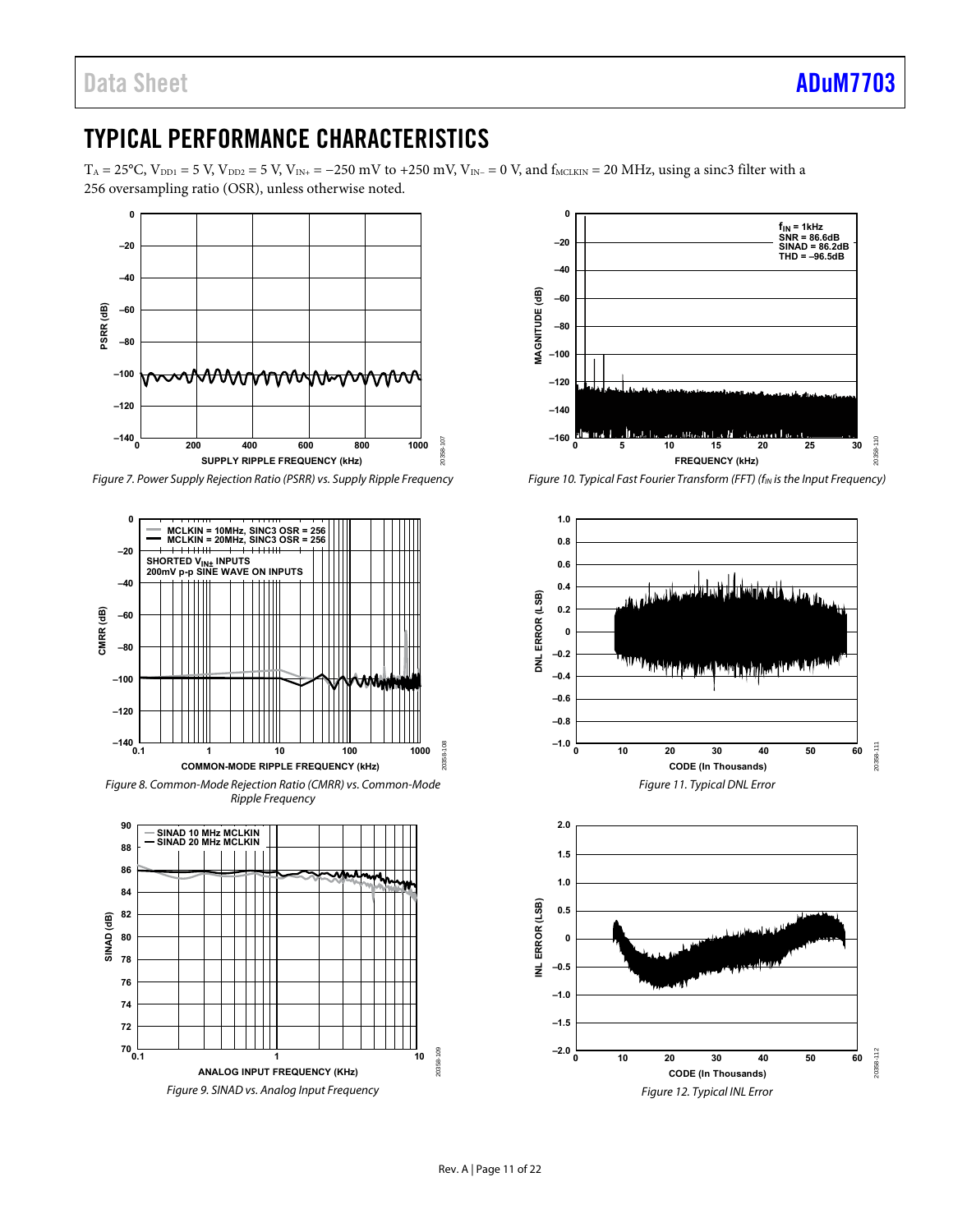# and a set of the state of the state of the state of the state of the state of the state of the state of the state of the state of the state of the state of the state of the state of the state of the state of the state of t



Figure 15. THD and SFDR vs. Temperature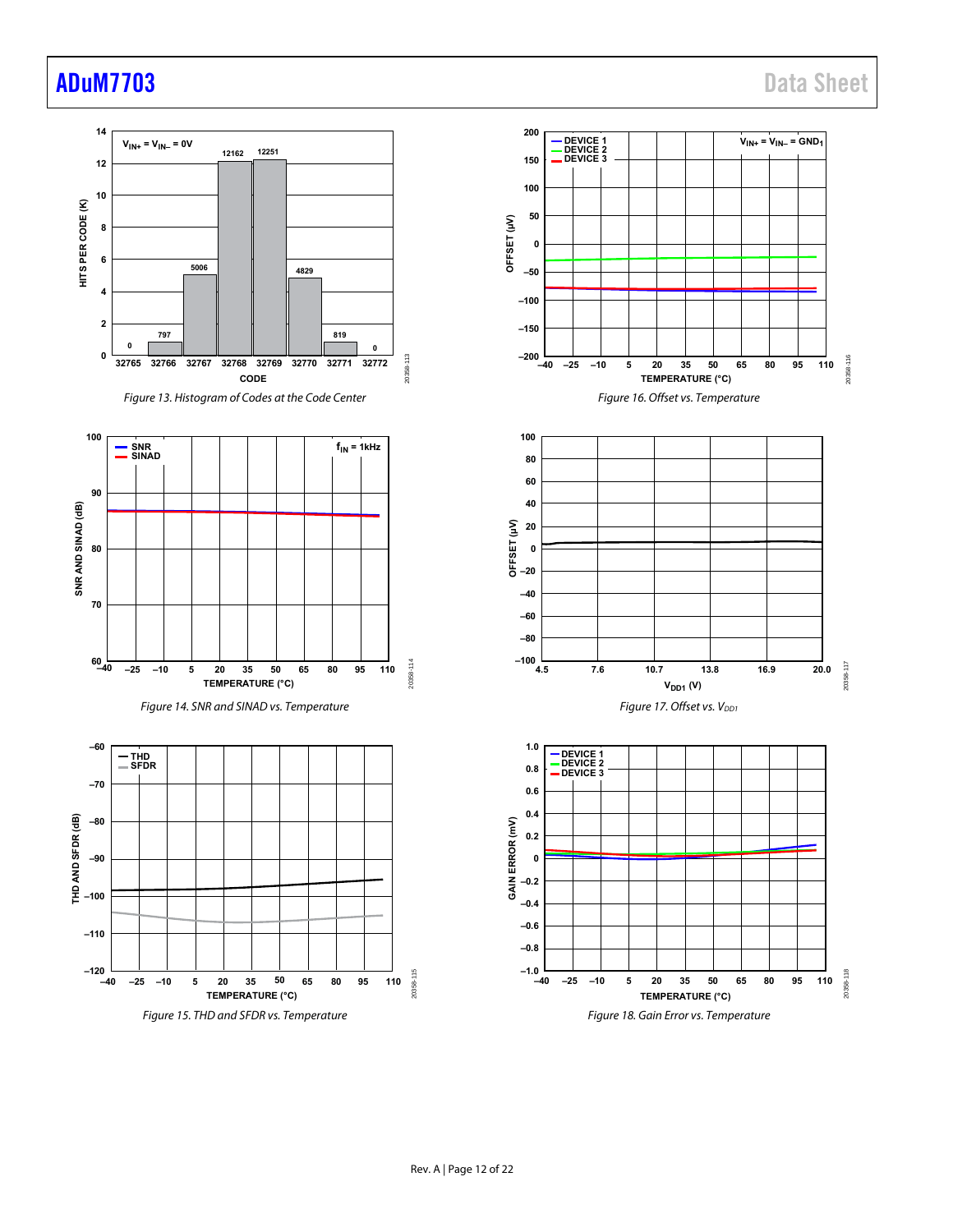#### **0.25 0.20 0.15 0.10 GAIN ERROR (%FSR) 0.05 0 –0.05 –0.10 –0.15 –0.20 –0.25** 20358-119 20358-119 **4.5 7.6 13.8 10.7 16.9 20.0**  $V_{DD1}$  (V) Figure 19. Gain Error vs. V<sub>DD1</sub>



Figure 20. I<sub>DD1</sub> vs. V<sub>DD1</sub> at Various Clock Rates and Temperatures



Figure 21.  $I_{DD1}$  vs.  $V_{IN+}$  DC Input at Various Temperatures



Figure 22. I<sub>DD2</sub> vs. V<sub>DD2</sub> at Various Clock Rates and Temperatures







#### Rev. A | Page 13 of 22

# Data Sheet **[ADuM7703](https://www.analog.com/ADuM7703?doc=ADuM7703.pdf)**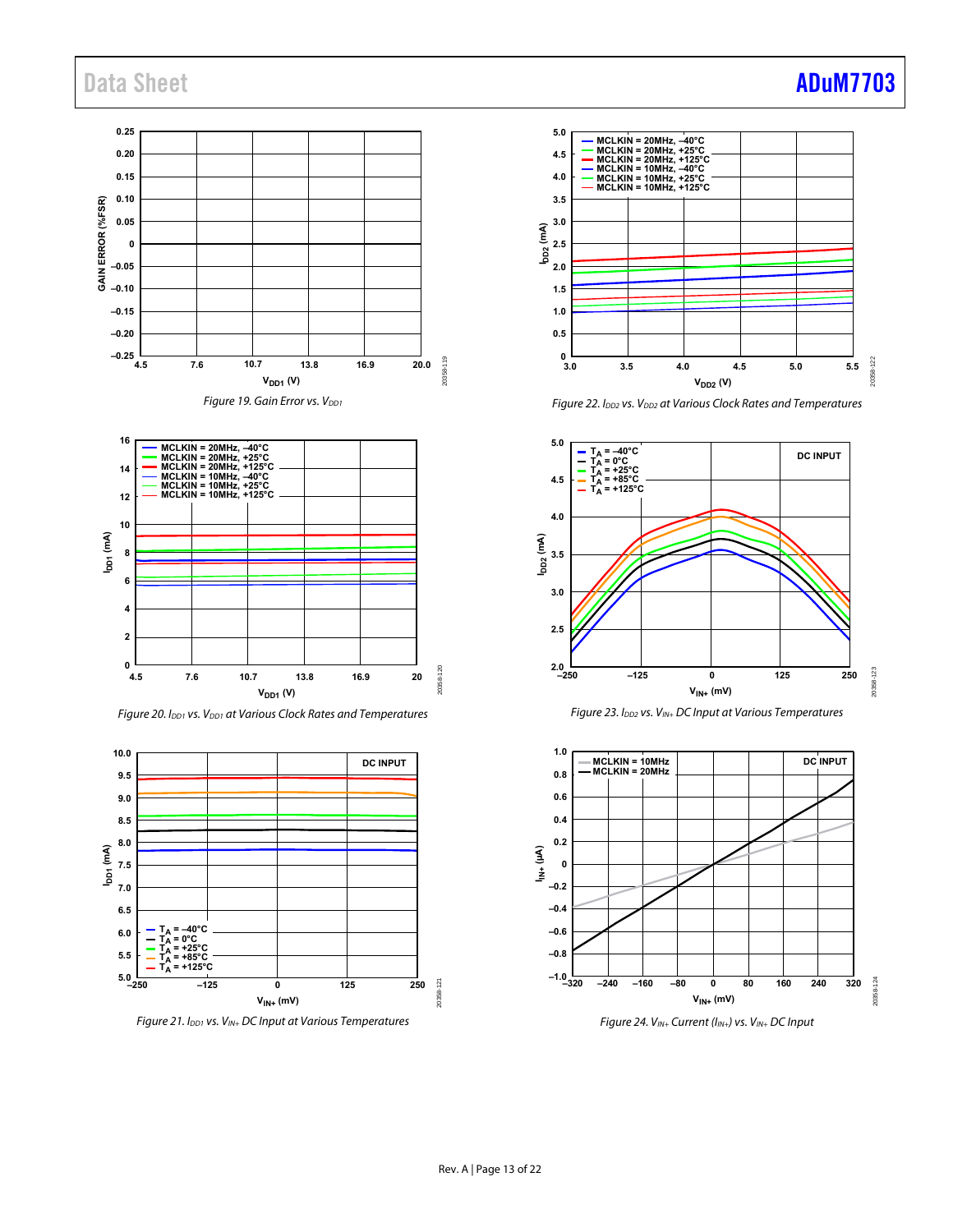## <span id="page-13-0"></span>**TERMINOLOGY**

### **Differential Nonlinearity (DNL)**

DNL is the difference between the measured and the ideal 1 LSB change between any two adjacent codes in the analogto-digital converter (ADC).

#### **Integral Nonlinearity (INL)**

INL is the maximum deviation from a straight line passing through the endpoints of the ADC transfer function. The endpoints of the transfer function are specified negative full-scale,  $-250$  mV (V<sub>IN+</sub>  $-$  V<sub>IN</sub>-), Code 7168 for the 16-bit level, and specified positive full scale, +250 mV ( $V_{IN+} - V_{IN-}$ ), Code 58,368 for the 16-bit level.

#### **Offset Error**

Offset error is the deviation of the midscale code (32,768 for the 16-bit level) from the ideal  $V_{IN+} - V_{IN-}$  (that is, 0 V).

#### **Offset Drift vs. Temperature**

The offset drift is calculated using the box method, as shown by the following equation:

*Offset Drift* = ((*VoltageMAX* − *VoltageMIN*)/*TΔ*)

#### where:

*VoltageMAX* is the maximum offset error point recorded. *VoltageMIN* is the minimum offset error point recorded. *TΔ* is the difference in temperature between the maximum and minimum operating range.

#### **Gain Error**

The gain error includes both the positive full-scale gain error and the negative full-scale gain error. The positive full-scale gain error is the deviation of the specified positive full-scale code (58,368 for the 16-bit level) from the ideal V<sub>IN+</sub> – V<sub>IN</sub>− (250 mV) after the offset error is adjusted out. The negative full-scale gain error is the deviation of the specified negative full-scale code (7168 for the 16-bit level) from the ideal V<sub>IN+</sub> – V<sub>IN</sub>− (−250 mV) after the offset error is adjusted out.

#### **Gain Error Drift vs. Temperature**

The gain error drift (GED) is calculated using the box method, as shown by the following equation:

*GED* (ppm) = ((*VoltageMAX* − *VoltageMIN*)/(*VoltageFS* ×  $T_{\Delta}$ )) × 10<sup>6</sup>

#### where:

*VoltageMAX* is the maximum gain error point recorded. *VoltageMIN* is the minimum gain error point recorded. *VoltageFS* is the analog input range full scale. *TΔ* is the difference in temperature between the maximum

and minimum operating range.

#### **Signal-to-Noise-and-Distortion Ratio (SINAD)**

SINAD is the measured ratio of signal to noise and distortion at the output of the ADC. The signal is the rms value of the sine wave, and noise is the rms sum of all nonfundamental signals up to half the sampling frequency  $(f<sub>s</sub>/2)$ , including harmonics, but excluding dc.

#### **Signal-to-Noise Ratio (SNR)**

SNR is the measured ratio of signal to noise at the output of the ADC. The signal is the rms amplitude of the fundamental. Noise is the sum of all nonfundamental signals up to half the sampling frequency  $(f<sub>S</sub>/2)$ , excluding dc.

The ratio is dependent on the number of quantization levels in the digitization process: the greater the number of levels, the smaller the quantization noise. The theoretical SNR for an ideal N-bit converter with a sine wave input is given by

 $SNR = (6.02N + 1.76)$  dB

Therefore, for a 12-bit converter, the SNR is 74 dB.

#### **Isolation Common-Mode Transient Immunity (CMTI)**

The isolation CMTI specifies the rate of the rise and fall of a transient pulse applied across the isolation boundary, beyond which clock or data is corrupted. Both the rate of change and the absolute common-mode voltage of the pulse are recorded. The ADuM7703 is tested under both static and dynamic CMTI conditions. Static testing detects single-bit errors from the device. Dynamic testing monitors the filtered data output for variations in noise performance to a randomized application of the CMTI pulse.

#### **Total Harmonic Distortion (THD)**

THD is the ratio of the rms sum of the harmonics to the fundamental. It is defined as

$$
THD (dB) = 20 \log \frac{\sqrt{V^2 + V^2 + V^4 + V^5^2 + V^6^2}}{V}
$$

where:

*V1* is the rms amplitude of the fundamental. *V2*, *V3*, *V4*, *V5,* and *V6* are the rms amplitudes of the second through the sixth harmonics.

**Peak Harmonic or Spurious-Free Dynamic Range (SFDR) Noise**  Peak harmonic or SFDR noise is defined as the ratio of the rms value of the next largest component in the ADC output spectrum (up to  $f_s/2$ , excluding dc) to the rms value of the fundamental. Normally, the value of this specification is determined by the largest harmonic in the spectrum, but for ADCs where the harmonics are buried in the noise floor, it is a noise peak.

#### **Effective Number of Bits (ENOB)**  ENOB is defined by

*ENOB* = (*SINAD* − 1.76)/6.02 bits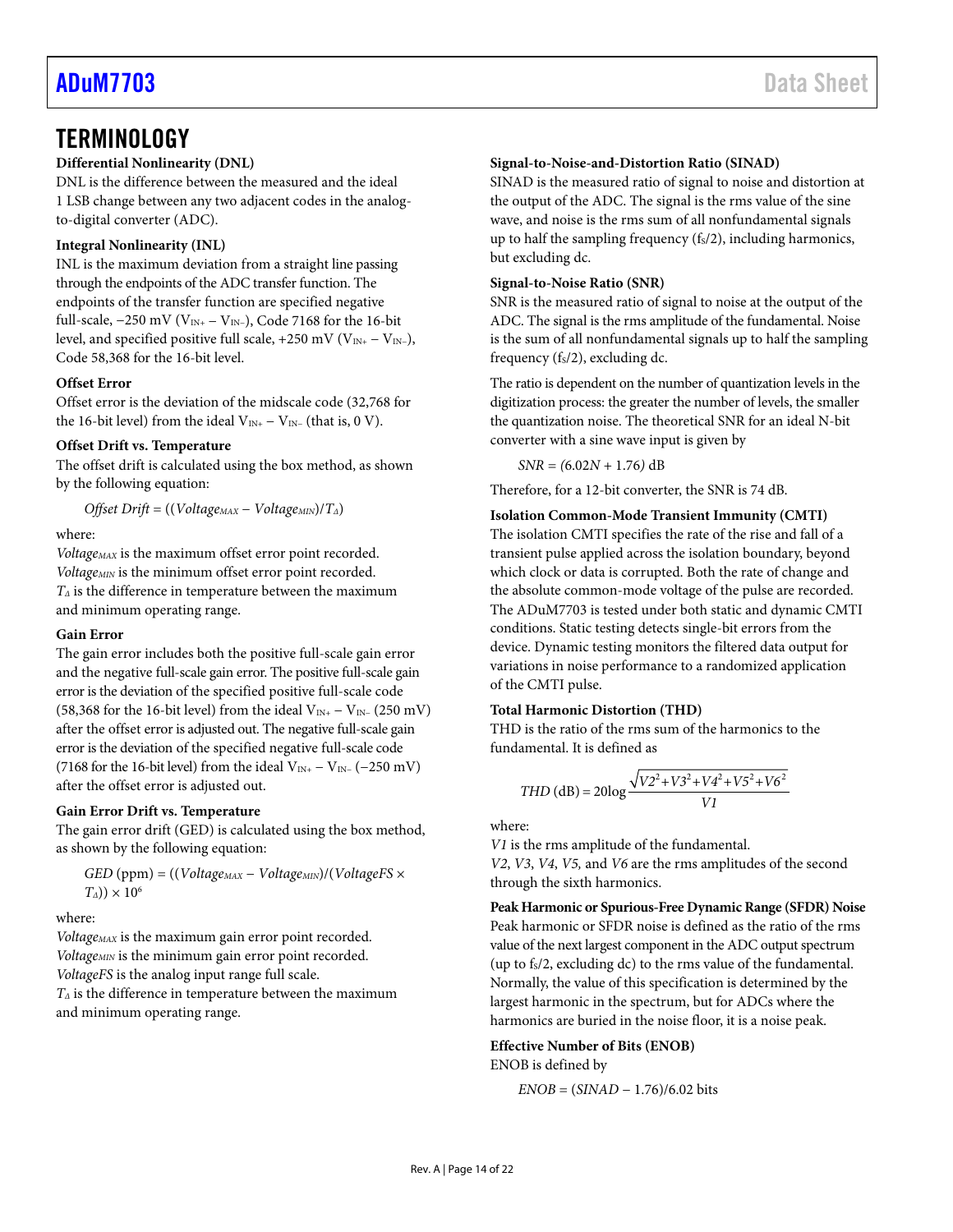# Data Sheet **[ADuM7703](https://www.analog.com/ADuM7703?doc=ADuM7703.pdf)**

#### **Noise Free Code Resolution**

Noise free code resolution represents the resolution in bits for which there is no code flicker. The noise free code resolution for an N-bit converter is defined as

*Noise Free Code Resolution* (Bits) =  $log_2(2^N/Peak-to-Peak Noise)$ 

The peak-to-peak noise in LSBs is measured with  $V_{IN+} = V_{IN-} = 0$  V.

#### **Common-Mode Rejection Ratio (CMRR)**

CMRR is the ratio of the power in the ADC output at  $\pm 250$  mV frequency, f, to the power of a +250 mV p-p sine wave applied to the common-mode voltage of V<sub>IN+</sub> and V<sub>IN</sub>- of frequency, f<sub>S</sub>, as

*CMRR* (dB) = 10 log(*Pf/PfS*)

where:

*Pf* is the power at frequency, f, in the ADC output. *Pfs* is the power at frequency, f<sub>s</sub>, in the ADC output.

#### **Power Supply Rejection Ratio (PSRR)**

Variations in power supply affect the full-scale transition but not the linearity of the converter. PSRR is the maximum change in the specified full-scale (±250 mV) transition point due to a change in power supply voltage from the nominal value.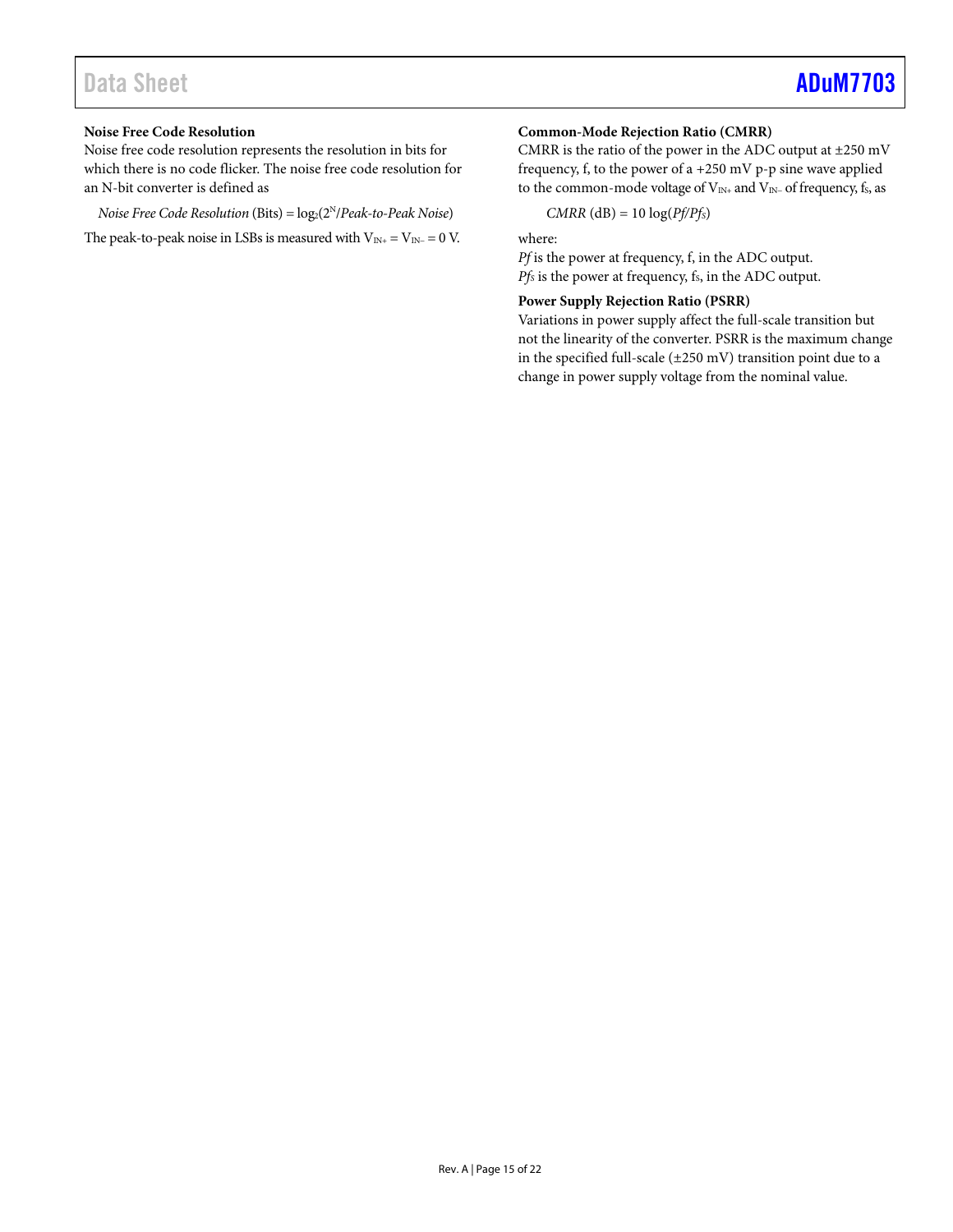## <span id="page-15-0"></span>THEORY OF OPERATION **CIRCUIT INFORMATION**

<span id="page-15-1"></span>The ADuM7703 isolated Σ-Δ modulator converts an analog input signal to a high speed (21 MHz maximum), single-bit data stream. The time average single-bit data from the modulator is directly proportional to the input signal[. Figure 25](#page-15-3) shows a typical application circuit where the ADuM7703 provides isolation between the analog input, a current sensing resistor or shunt, and the digital output, which is then processed by a digital filter to provide an N-bit word.

### <span id="page-15-2"></span>**ANALOG INPUT**

The pseudo differential analog input of the ADuM7703 is implemented with a switched capacitor circuit. This circuit implements a second-order modulator stage that digitizes the input signal to a single-bit output stream. The sample clock (MCLKIN) provides the clock signal for the conversion process as well as the output data framing clock. This clock source is externally supplied to the ADuM7703. The analog input signal is continuously sampled by the modulator and compared to an internal voltage reference. A digital stream that accurately represents the analog input over time appears at the output of the converter (se[e Figure 26\)](#page-15-4).

20358-007

A differential signal of 0 mV ideally results in a stream of alternating 1s and 0s at the MDAT output pin. This output is high 50% of the time and low 50% of the time. A differential input of 250 mV produces a stream of 1s and 0s that are high 89.06% of the time. A differential input of −250 mV produces a stream of 1s and 0s that are high 10.94% of the time.

A differential input of 320 mV ideally results in a stream of all 1s. A differential input of −320 mV ideally results in a stream of all 0s. The ADuM7703 absolute full-scale range is ±320 mV, and the specified full-scale performance range is ±250 mV, as shown in [Table 13.](#page-15-5) 

#### <span id="page-15-5"></span>**Table 13. Analog Input Range**

**–FS ANALOG INPUT**

20358-008

| <b>Analog Input</b>             | Voltage Input (mV) |
|---------------------------------|--------------------|
| Positive Full-Scale (+FS) Value | $+320$             |
| Positive Specified Performance  | $+250$             |
| Zero                            | 0                  |
| Negative Specified Performance  | $-250$             |
| Negative Full-Scale (-FS) Value | $-320$             |



Figure 26. Analog Input vs. Modulator Output

<span id="page-15-4"></span><span id="page-15-3"></span>**ANALOG INPUT**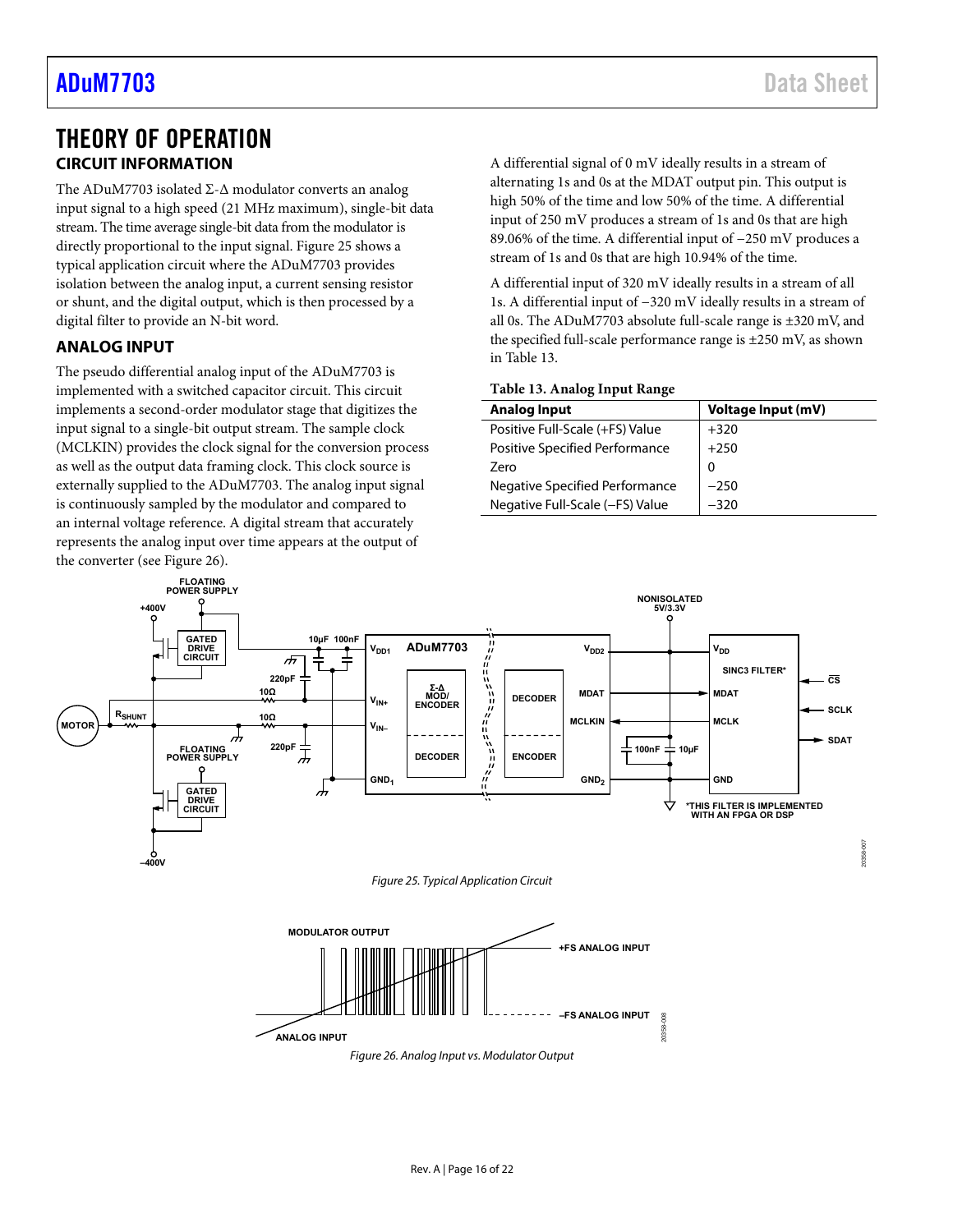# Data Sheet **[ADuM7703](https://www.analog.com/ADuM7703?doc=ADuM7703.pdf)**

To reconstruct the original information, this output must be digitally filtered and decimated. A sinc3 filter is recommended because this filter is one order higher than that of the ADuM7703 modulator, which is a second-order modulator. When a 256 decimation rate is used, the resulting 16-bit word rate is 78.1 kSPS, assuming a 20 MHz external clock frequency. See the [Digital Filter s](#page-18-0)ection for more detailed information on the sinc filter implementation[. Figure 27 s](#page-16-0)hows the transfer function of the ADuM7703 relative to the 16-bit output.



<span id="page-16-0"></span>Figure 27. Filtered and Decimated 16-Bit Transfer Function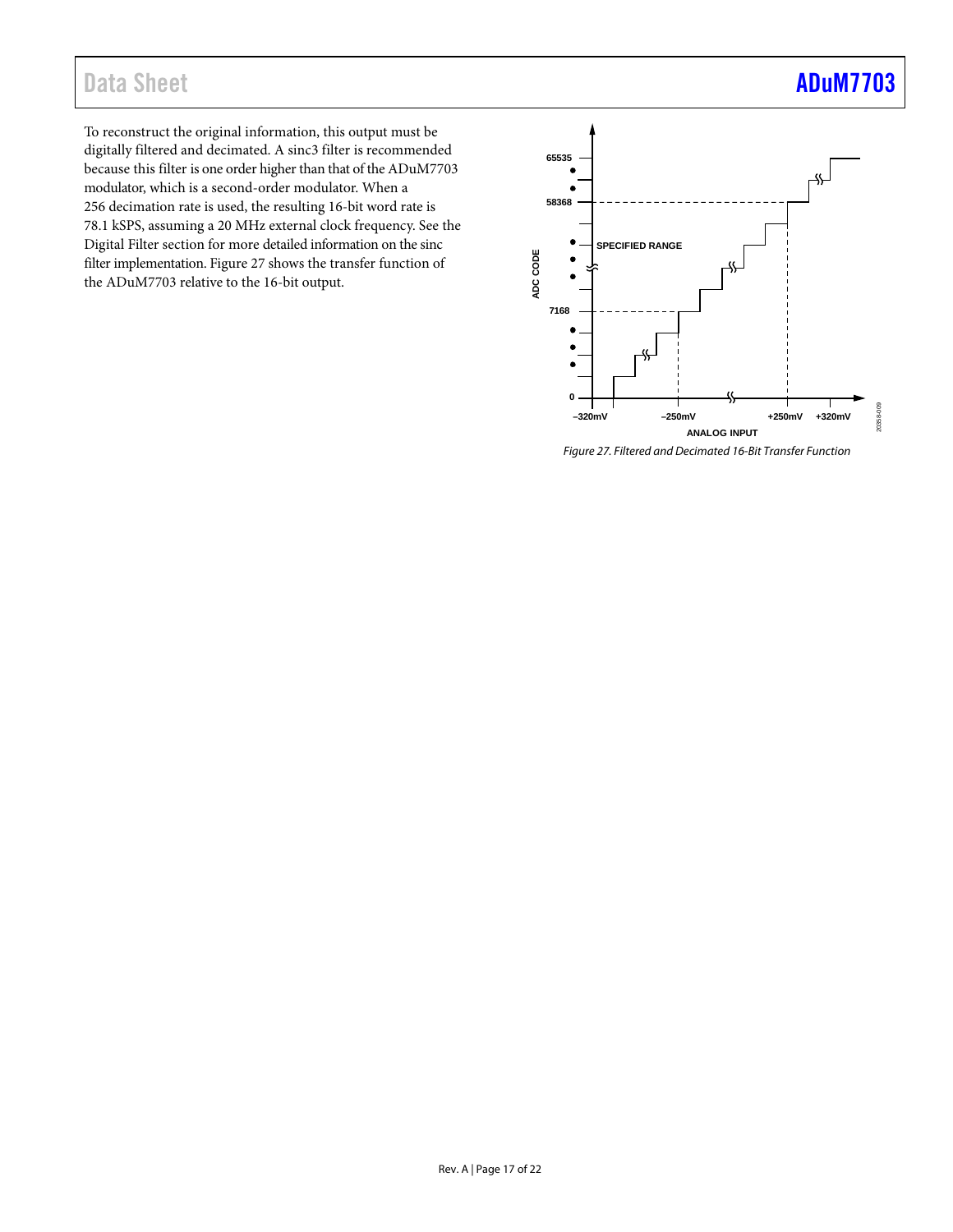## [ADuM7703](https://www.analog.com/ADuM7703?doc=ADuM7703.pdf) Data Sheet

## <span id="page-17-1"></span><span id="page-17-0"></span>APPLICATIONS INFORMATION **CURRENT SENSING APPLICATIONS**

The ADuM7703 is ideally suited for current sensing applications where the voltage across a shunt resistor (RSHUNT) is monitored. The load current flowing through an external shunt resistor produces a voltage at the input terminals of the ADuM7703. The ADuM7703 provides isolation between the analog input from the current sensing resistor and the digital outputs. By selecting the appropriate shunt resistor value, a variety of current ranges can be monitored.

#### **Choosing RSHUNT**

The shunt resistor (RSHUNT) values used in conjunction with the ADuM7703 are determined by the specific application requirements in terms of voltage, current, and power. Small resistors minimize power dissipation, whereas low inductance resistors prevent any induced voltage spikes, and high tolerance devices reduce current variations. The final values chosen are a compromise between low power dissipation and accuracy. Higher value resistors use the full performance input range of the ADC, thus achieving maximum SNR performance. Low value resistors dissipate less power but do not use the full performance input range. The ADuM7703, however, delivers excellent performance, even with lower input signal levels, allowing low value shunt resistors to be used while maintaining system performance.

To choose a suitable shunt resistor, first determine the current through the shunt. Calculated the shunt current for a 3-phase induction motor as

$$
I_{RMS} = PW/(1.73 \times V \times EF \times PF)
$$

where:

*IRMS* is the motor phase current (A rms). *PW* is the motor power (W). *V* is the motor supply voltage (V ac). *EF* is the motor efficiency (%).

*PF* is the power efficiency (%).

To determine the shunt peak sense current (ISENSE), consider the motor phase current and any overload that may be possible in the system. When the peak sense current is known, divide the voltage range of the ADuM7703 (±250 mV) by the peak sense current to yield a maximum shunt value.

If the power dissipation in the shunt resistor is too large, the shunt resistor can be reduced and less of the ADC input range can be used. [Figure 28 s](#page-17-4)hows the SINAD performance characteristics and the ENOB of resolution for the ADuM7703 for different input signal amplitudes. The performance of the ADuM7703 at lower input signal ranges allows smaller shunt values to be used while still maintaining a high level of performance and overall system efficiency.



Figure 28. SINAD vs.  $V_{IN+}$  AC Input Signal Amplitude

<span id="page-17-4"></span>RSHUNT must dissipate the current<sup>2</sup>  $\times$  resistance (I<sup>2</sup>R) power losses. If the power dissipation rating of the resistor is exceeded, the value may drift, or the resistor may be damaged, resulting in an open circuit. This open circuit can result in a differential voltage across the terminals of the ADuM7703, in excess of the absolute maximum ratings. If ISENSE has a large high frequency component, choose a resistor with low inductance.

#### <span id="page-17-2"></span>**VOLTAGE SENSING APPLICATIONS**

The ADuM7703 can also be used for isolated voltage monitoring. For example, in motor control applications, the device can be used to sense the bus voltage. In applications where the voltage being monitored exceeds the specified analog input range of the ADuM7703, a voltage divider network can be used to reduce the voltage being monitored to the required range.

#### <span id="page-17-3"></span>**INPUT FILTER**

In a typical use case for directly measuring the voltage across a shunt resistor, the ADuM7703 can be connected directly across the shunt resistor with a simple RC low-pass filter on each input.

The recommended circuit configuration for driving the differential inputs to achieve best performance is shown i[n Figure 29.](#page-17-5) An RC low-pass filter is placed on both the analog input pins. Recommended values for the resistors and capacitors are 10  $\Omega$  and 220 pF, respectively. If possible, equalize the source impedance on each analog input to minimize offset.



<span id="page-17-5"></span>Figure 29. RC Low-Pass Filter Input Network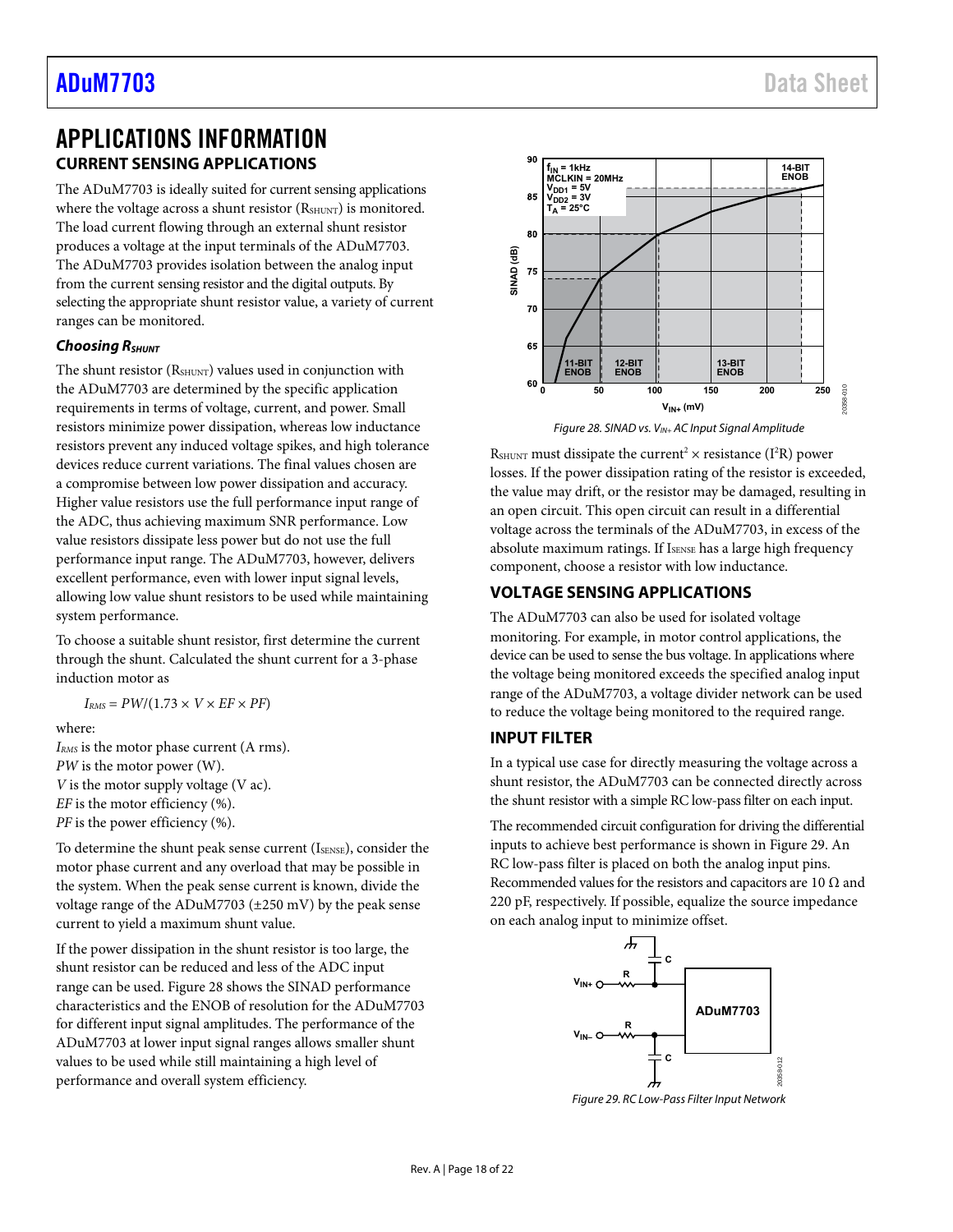The input filter configuration for the ADuM7703 is not limited to the low-pass structure shown in [Figure 29.](#page-17-5) The differential RC filter configuration shown i[n Figure 30 a](#page-18-1)lso achieves excellent performance. Recommended values for the resistors and capacitor are 22  $\Omega$  and 47 pF, respectively.



Figure 30. Differential RC Filter Network

#### <span id="page-18-1"></span><span id="page-18-0"></span>**DIGITAL FILTER**

The output of the ADuM7703 is a continuous digital bit stream. To reconstruct the original input signal information, this output bit stream must be digitally filtered and decimated. A sinc filter is recommended due to simplicity of the filter. A sinc3 filter is recommended because the filter is one order higher than that of the ADuM7703 modulator, which is a second-order modulator. The type of filter selected, the decimation rate, and the modulator clock used determines the overall system resolution and throughput rate. The higher the decimation rate, the greater the system accuracy, as shown in [Figure 31.](#page-18-2) However, there is a trade-off between accuracy and throughput rate and, therefore, higher decimation rates result in lower throughput solutions. Note that for a given bandwidth requirement, a higher MCLKIN frequency can allow higher decimation rates to be used, resulting in higher SNR performance.



| <b>Figure 31. SIVR VS. Decimation Rate of Sirics Filter Order</b> |  |
|-------------------------------------------------------------------|--|
|                                                                   |  |

A sinc3 filter is recommended for the ADuM7703. This filter can be implemented on a field programmable gate array (FPGA) or a digital signal processor (DSP). Equation 1 describes the transfer function of a sinc filter.

$$
H(Z) = \left(\frac{1}{DR} \frac{\left(1 - Z^{-DR}\right)}{\left(1 - Z^{-1}\right)}\right)^N
$$
 (1)

where:

*Z* is the sample. *DR* is the decimation rate. *N* is the sinc filter order.

The throughput rate of the sinc filter is determined by the modulator clock and the decimation rate selected.

$$
Throughput = MCLK/DR
$$
\n(2)

where *MCLK* is the modulator clock frequency.

As the decimation rate increases, the data output size from the sinc filter increases. The output data size is expressed in Equation 3. The 16 most significant bits are used to return a 16-bit result.

$$
Data Size = N \times \log_2 DR \tag{3}
$$

For a sinc3 filter, the −3 dB filter response point can be derived from the filter transfer function, Equation 1, and is 0.262 times the throughput rate. The filter characteristics for a third-order sinc filter are summarized i[n Table 14.](#page-18-3) 

<span id="page-18-3"></span><span id="page-18-2"></span>

| Table 14. Sinc3 Filter Characteristics for 20 MHz MCLKIN |                       |                                |                              |  |
|----------------------------------------------------------|-----------------------|--------------------------------|------------------------------|--|
| <b>Decimation Ratio (DR)</b>                             | Throughput Rate (kHz) | <b>Output Data Size (Bits)</b> | <b>Filter Response (kHz)</b> |  |
| 32                                                       | 625                   | 15                             | 163.7                        |  |
| 64                                                       | 312.5                 | 18                             | 81.8                         |  |
| 128                                                      | 156.2                 | 21                             | 40.9                         |  |
| 256                                                      | 78.1                  | 24                             | 20.4                         |  |
| 512                                                      | 39.1                  | 27                             | 10.2                         |  |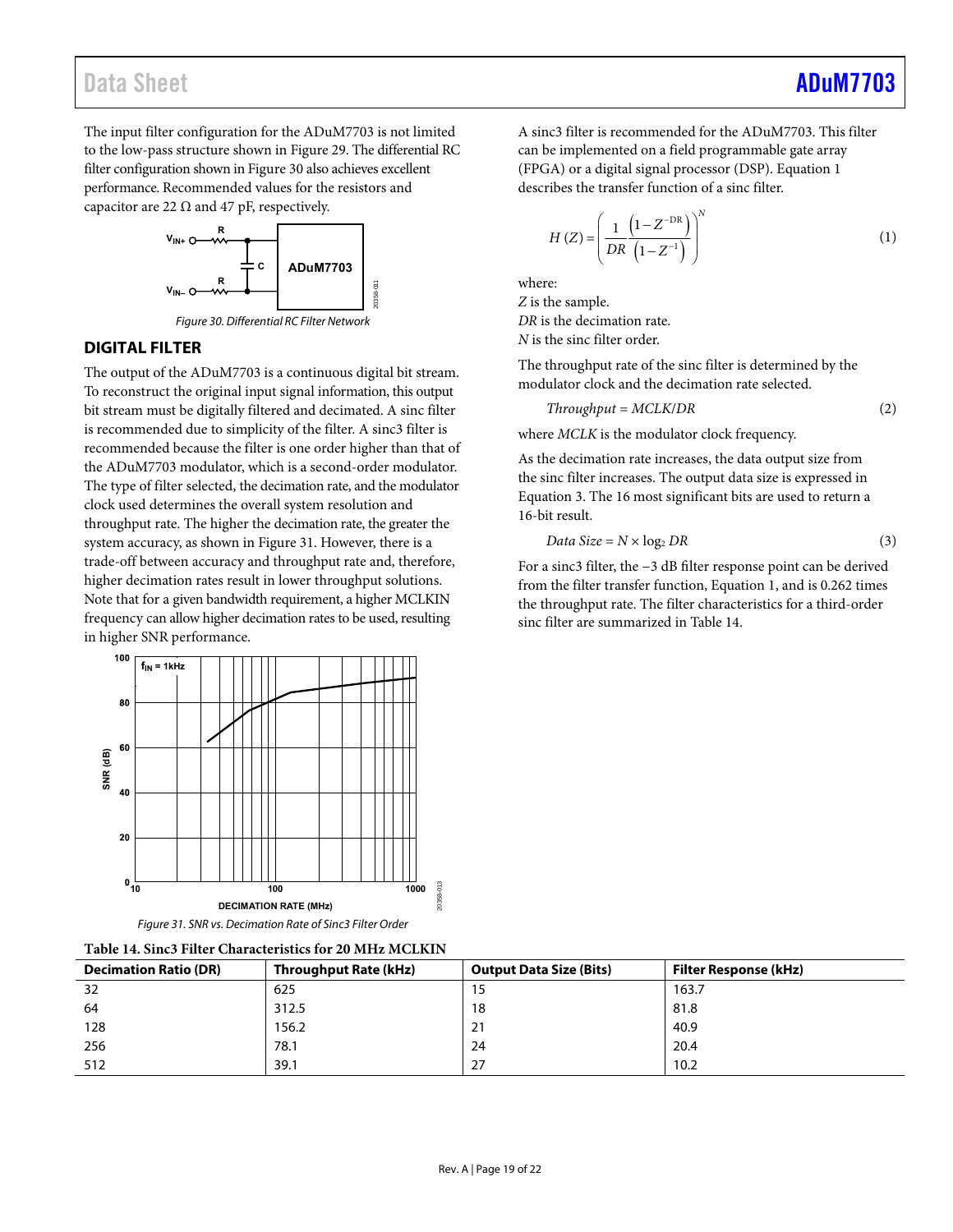#### <span id="page-19-0"></span>**INTERFACING TO [ADSP-CM4xx](https://www.analog.com/en/products/processors-dsp/microcontrollers/cm4xx-mixed-signal-control-processors.html?doc=ADuM7703.pdf)**

The [ADSP-CM4xx f](https://www.analog.com/en/products/processors-dsp/microcontrollers/cm4xx-mixed-signal-control-processors.html?doc=ADuM7703.pdf)amily of mixed-signal control processors contains an on-chip sinc filter and clock generation modules for direct connection to the ADuM7703 MCLKIN and MDAT pins. Th[e ADSP-CM4xx c](https://www.analog.com/en/products/processors-dsp/microcontrollers/cm4xx-mixed-signal-control-processors.html?doc=ADuM7703.pdf)an process bit streams from four ADuM7703 devices using a pair of configurable sinc filters for each bit stream. The primary sinc filter of each pair produces the filtered and decimated output for the pair. The output can be decimated to any integer rate between 8 times and 256 times lower than the input rate. The four secondary sinc filters are low latency filters with programmable positive and negative overrange detection comparators that can detect system fault conditions.

[Figure 32 s](#page-19-3)hows the typical interface between the ADuM7703 and th[e ADSP-CM4xx.](https://www.analog.com/en/products/processors-dsp/microcontrollers/cm4xx-mixed-signal-control-processors.html?doc=ADuM7703.pdf) Additional information on the configuration of the sinc filter modules in th[e ADSP-CM4xx](https://www.analog.com/en/products/processors-dsp/microcontrollers/cm4xx-mixed-signal-control-processors.html?doc=ADuM7703.pdf) can be found in th[e AN-1265 Application Note.](https://www.analog.com/AN-1265?doc=ADuM7703.pdf) 



<span id="page-19-3"></span>**<sup>1</sup>ADDITIONAL PINS OMITTED FOR CLARITY**

Figure 32. Interfacing the ADuM7703 to th[e ADSP-CM4xx](https://www.analog.com/en/products/processors-dsp/microcontrollers/cm4xx-mixed-signal-control-processors.html?doc=ADuM7703.pdf)

#### <span id="page-19-1"></span>**GROUNDING AND LAYOUT**

It is recommended to decouple the  $V_{DD1}$  supply with a 10  $\mu$ F capacitor in parallel with a 100 nF capacitor to GND1. Decouple the  $V_{DD2}$  supply with a 10  $\mu$ F capacitor in parallel with a 100 nF capacitor to GND2. In applications involving high common-mode transients, ensure that board coupling across the isolation barrier is minimized. Furthermore, design the board layout so that any coupling that occurs equally affects all pins on a given component side. Failure to ensure equal coupling can cause voltage differentials between pins to exceed the absolute maximum ratings of the device, thereby leading to latch-up or permanent damage. Place any decoupling as close to the supply pins as possible.

Minimize series resistance in the analog inputs to avoid any distortion effects, especially at high temperatures. If possible, equalize the source impedance on each analog input to minimize offset. Check for mismatch and thermocouple effects on the analog input PCB tracks to reduce offset drift.

#### <span id="page-19-2"></span>**INSULATION LIFETIME**

All insulation structures eventually break down when subjected to voltage stress over a sufficiently long period. The rate of insulation degradation is dependent on the characteristics of the voltage waveform applied across the insulation. In addition to the testing performed by the regulatory agencies, Analog Devices carries out an extensive set of evaluations to determine the lifetime of the insulation structure within the ADuM7703.

Analog Devices performs accelerated life testing using voltage levels higher than the rated continuous working voltage. Acceleration factors for several operating conditions are determined. These factors allow calculation of the time to failure at the actual working voltage. The values shown i[n Table 10 s](#page-7-4)ummarize the peak voltage for 37.5 years of (reinforced) service life for a bipolar, ac operating condition and the maximum VDE approved working voltages.

These tests subjected the ADuM7703 to continuous cross isolation voltages. To accelerate the occurrence of failures, the selected test voltages were values exceeding those of normal use. The time to failure values of these units were recorded and used to calculate the acceleration factors. These factors were then used to calculate the time to failure under the normal operating conditions. The values shown i[n Table 10 a](#page-7-4)re the lesser of the following two values:

- The value that ensures at least a 37.5 year lifetime of continuous (reinforced) use.
- The maximum VDE approved working voltage.

The lifetime of the ADuM7703 is guaranteed using a bipolar ac waveform, as shown i[n Figure 33.](#page-19-4) 



<span id="page-19-4"></span>Figure 33. Bipolar AC Waveform, 50 Hz or 60 Hz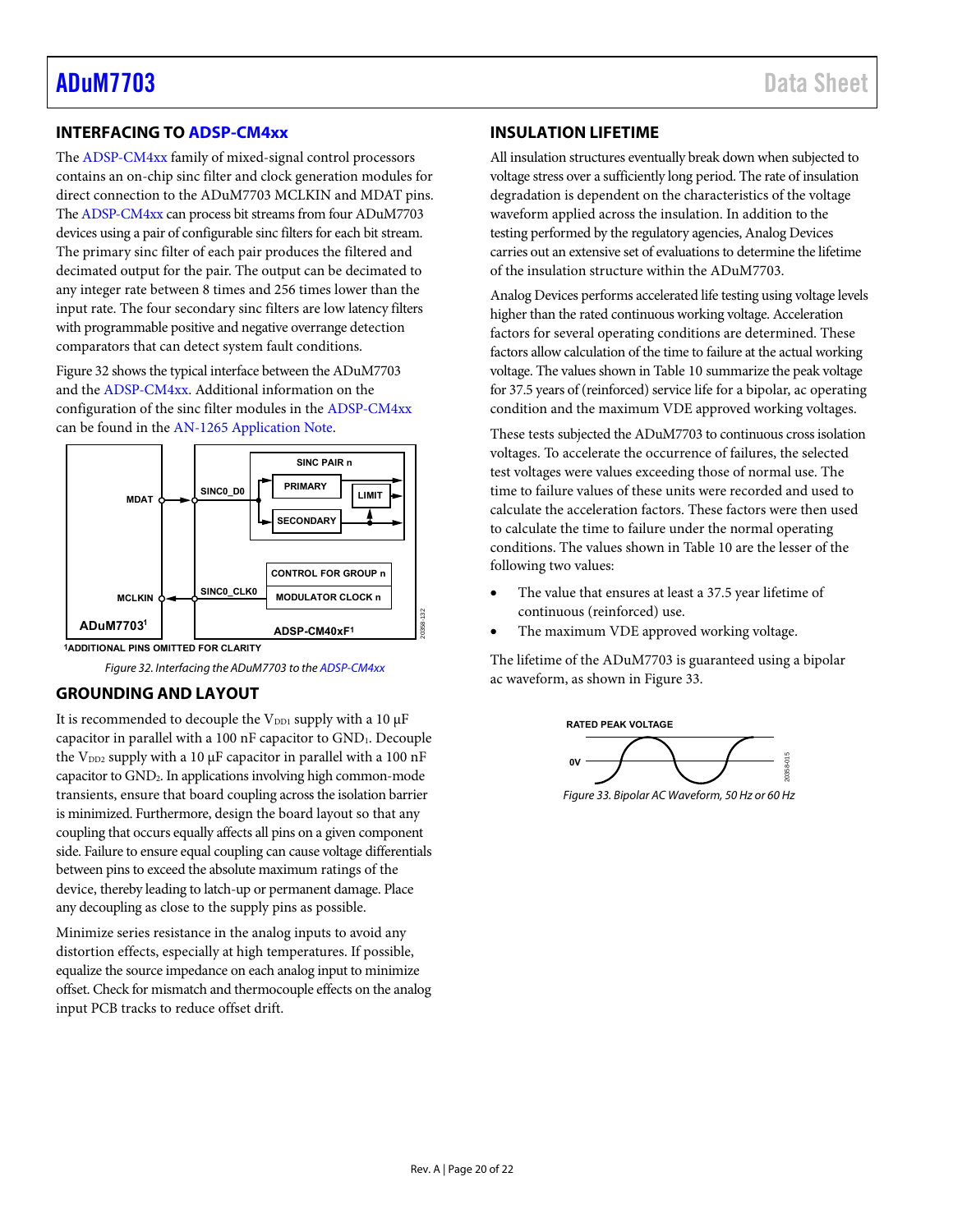## <span id="page-20-0"></span>OUTLINE DIMENSIONS



(RI-8-1) Dimensions shown in millimeters